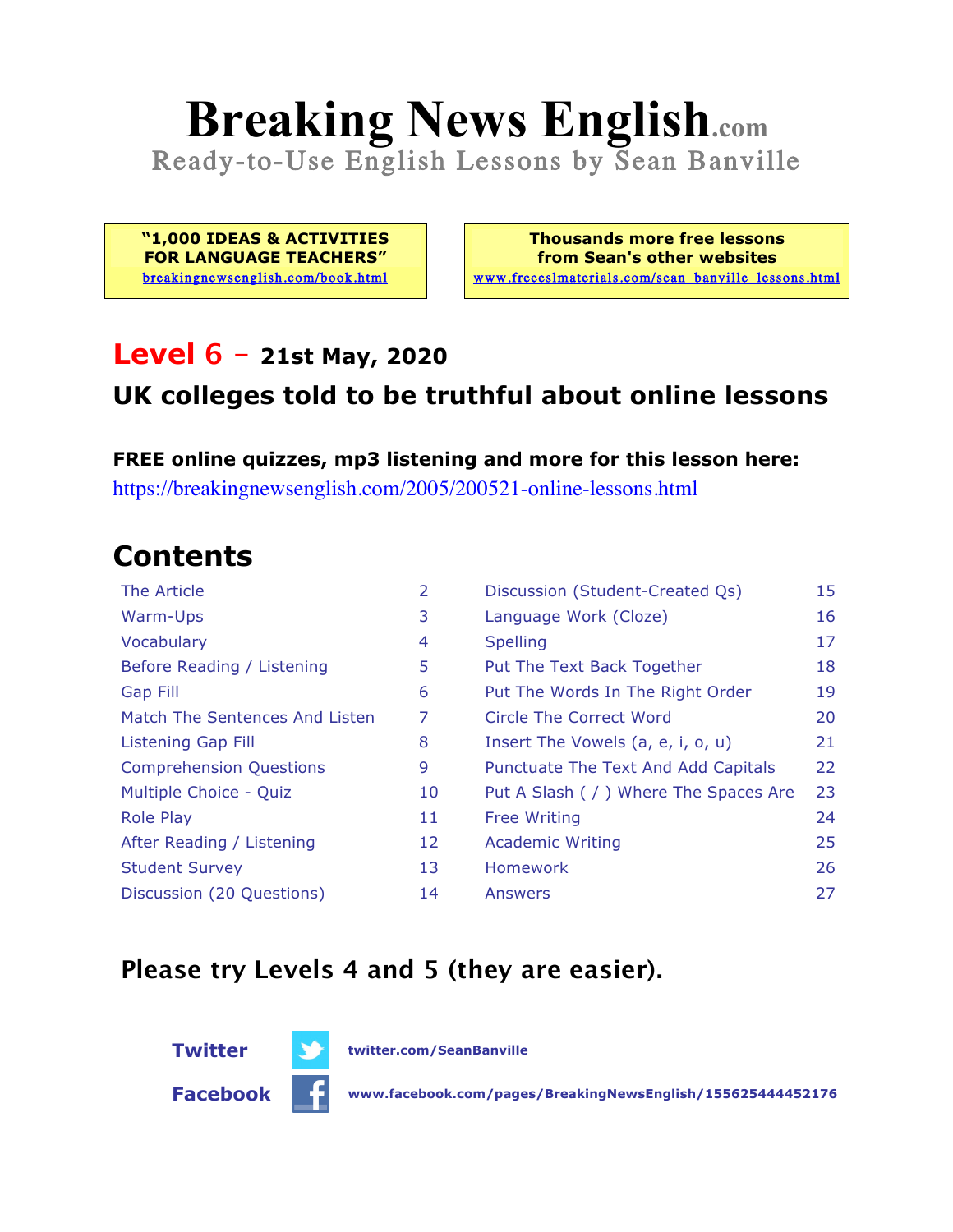### **THE ARTICLE**

From https://breakingnewsenglish.com/2005/200521-online-lessons.html

A regulatory body in the UK that looks after student affairs has warned universities to be honest about online lessons. The Office for Students issued a request to higher education providers not to make promises that lessons from September will be in-person or face-to-face. Currently, thousands of institutions worldwide are delivering lessons online because of the coronavirus pandemic. The quality of these lessons quite often depends on the proficiency of teachers to successfully exploit video conferencing platforms to replicate a classroom experience. The body said: "Tailored support needs to be put in place." Cambridge University has announced all of its lessons will be online until the summer of 2021.

The Office for Students chief executive, Nicola Dandridge, warned universities and colleges to be "as clear as they can" when informing students of what kind of teaching situation they will receive. She said: "None of us knows exactly what is going to be happening in the autumn. What we don't want to see is promises that it's all going to be back to usual with an on-campus experience, when that is not the case." She added: "The point here is absolute clarity to students so they know what they are getting in advance to accepting [university] offers." She said that, "every reasonable effort" should be made to ensure that students, "receive good outcomes and that the quality of their teaching is robust".

Sources: https://**thepienews.com**/news/dont-promise-in-person-teaching-uk-he-providers-warned/ https://www.**bbc.co.uk**/news/education&link\_location=live-reporting-story https://www.**thetimes.co.uk**/article/be-honest-to-new-students-about-closed-campusesuniversities-warned-gztqnzqn2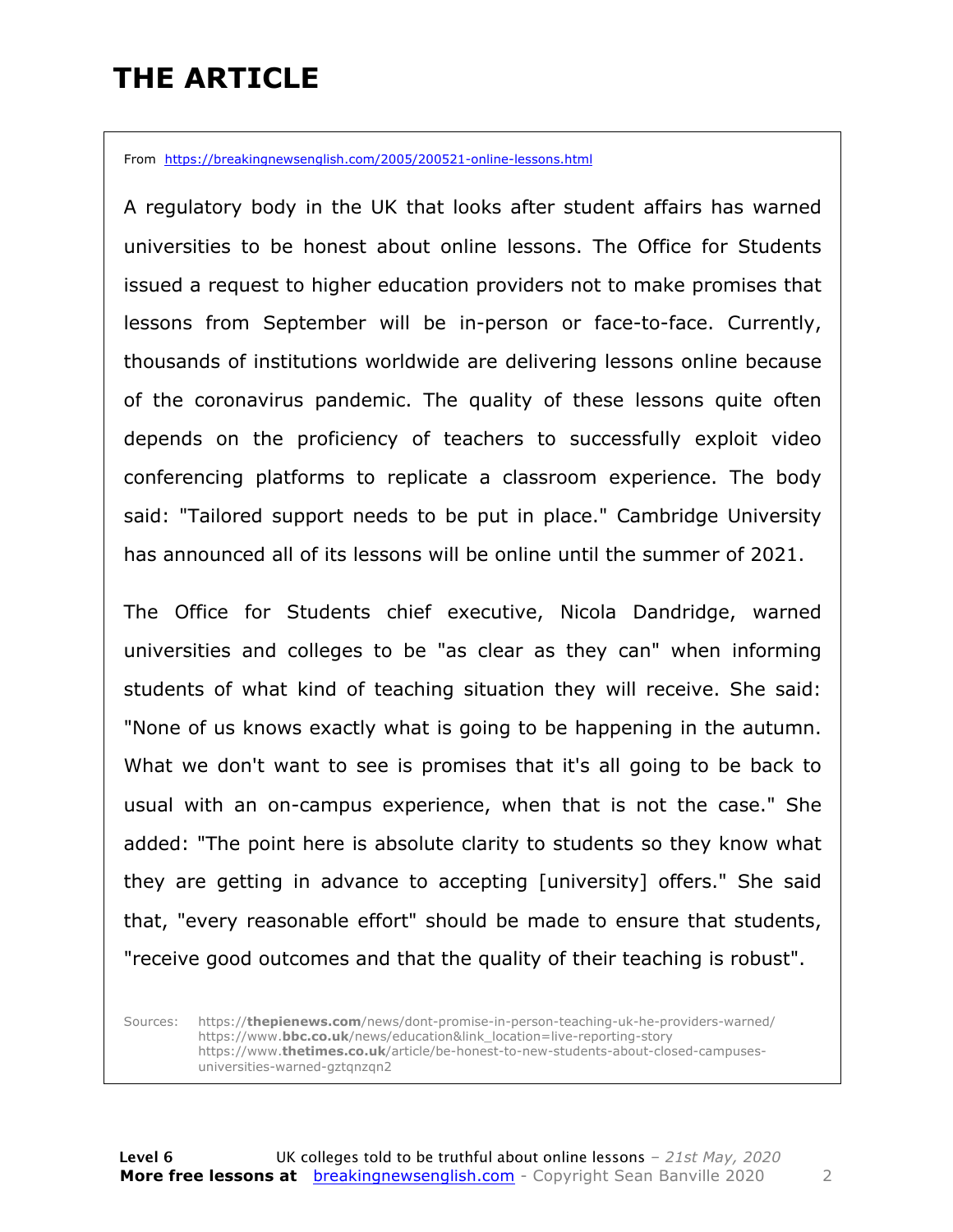#### **WARM-UPS**

**1. ONLINE LESSONS:** Students walk around the class and talk to other students about online lessons. Change partners often and share your findings.

**2. CHAT:** In pairs / groups, talk about these topics or words from the article. What will the article say about them? What can you say about these words and your life?

regulatory body / universities / online lessons / face-to-face / worldwide / summer / executive / clear / autumn / promises / experience / clarity / reasonable / quality

Have a chat about the topics you liked. Change topics and partners frequently.

**3. CLASSROOM:** Students A strongly believe the classroom is a better place to learn than online; Students B **strongly** believe online is better. Change partners again and talk about your conversations.

**4. ONLINE CLASSES:** What are the good and bad things about online classes? Complete this table with your partner(s). Change partners often and share what you wrote.

|            | <b>Good Things</b> | <b>Bad Things</b> |
|------------|--------------------|-------------------|
| Technology |                    |                   |
| Homework   |                    |                   |
| Classmates |                    |                   |
| Teacher    |                    |                   |
| Time       |                    |                   |
| Classmates |                    |                   |

**5. STUDENT:** Spend one minute writing down all of the different words you associate with the word "student". Share your words with your partner(s) and talk about them. Together, put the words into different categories.

**6. LEARNING:** Rank these with your partner. Put the best things to learn online at the top. Change partners often and share your rankings.

- English
- cookery
- customer service
- gardening

• car mechanics

• yoga

• coding

• art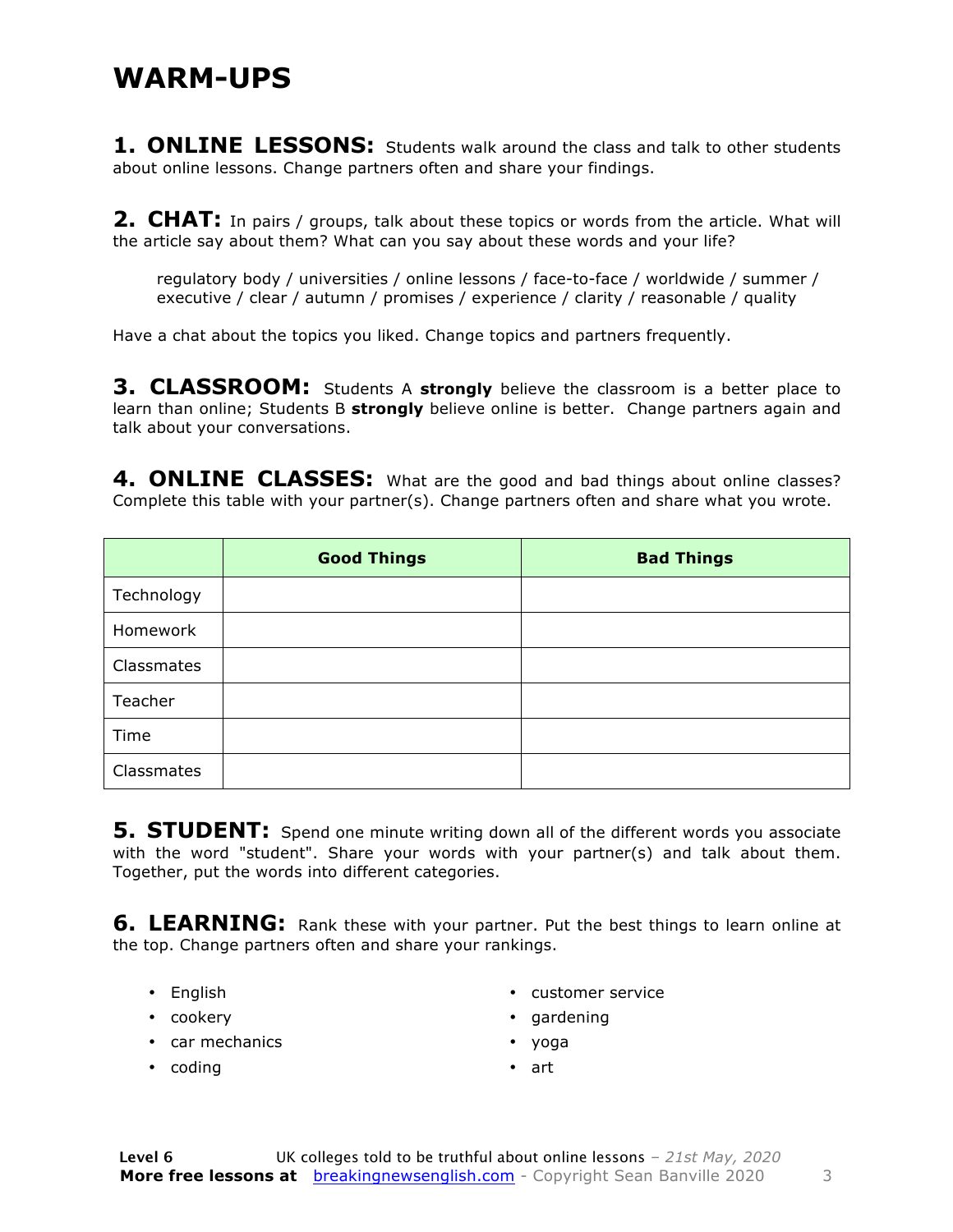#### **VOCABULARY MATCHING**

#### **Paragraph 1**

| 1.  | regulatory  | a. | Make full use of and derive benefit from a<br>resource.                                                  |
|-----|-------------|----|----------------------------------------------------------------------------------------------------------|
| 2.  | affairs     | b. | of importance to someone<br><b>Matters</b><br>or<br>people.                                              |
| 3.  | issued      | c. | An organisation or business that makers<br>available something for use.                                  |
| 4.  | provider    | d. | Serving or intended to control something to<br>keep it in good order.                                    |
| 5.  | pandemic    | e. | Made or adapted for a particular purpose or<br>person.                                                   |
| 6.  | exploit     | f. | Formally sent out or made known.                                                                         |
| 7.  | tailored    | g. | Of a disease that is in many places over a<br>whole country or the world.                                |
|     |             |    |                                                                                                          |
|     | Paragraph 2 |    |                                                                                                          |
| 8.  | executive   | h. | The quality of being certain or definite.                                                                |
| 9.  | exactly     | i. | The grounds and buildings of a university or<br>college.                                                 |
| 10. | campus      | j. | The way a thing turns out; a consequence.                                                                |
| 11. | clarity     | k. | with<br>senior<br>person<br>managerial<br>A<br>responsibility in a business organization.                |
| 12. | reasonable  | I. | Without error or<br>mistake (used<br>to<br>emphasize the accuracy of something).                         |
| 13. | outcomes    | m. | Of a process, system, organization, etc. able<br>to survive<br>or overcome very difficult<br>conditions. |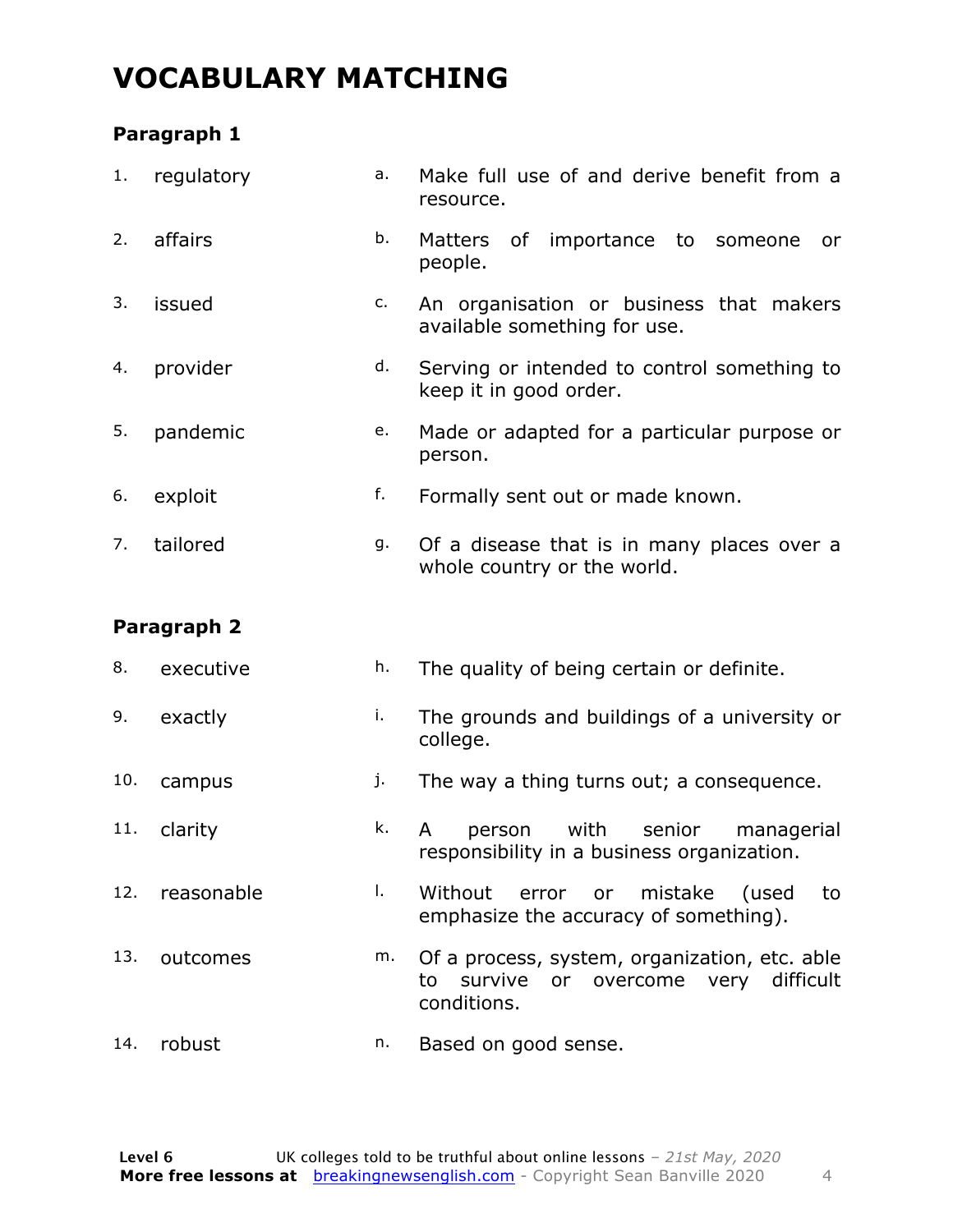### **BEFORE READING / LISTENING**

From https://breakingnewsenglish.com/2005/200521-online-lessons.html

#### **1. TRUE / FALSE:** Read the headline. Guess if a-h below are true (T) or false (F).

- a. A teachers' union has warned universities to be honest. **T / F**
- b. A regulatory body told universities not to make promises they can't keep. **T / F**
- c. Lesson quality varies because of teacher-proficiency in technology. **T / F**
- d. Cambridge University will start face-to-face lessons this September. **T / F**
- e. A chief executive stressed to colleges that clarity was important. **T / F**
- f. The executive said we all know what will happen in the autumn. **T / F**
- g. The article said many students are refusing university offers. **T / F**
- h. A chief executive said teaching quality should be robust. **T / F**

#### **2. SYNONYM MATCH:**

Match the following synonyms. The words in **bold** are from the news article.

- **1. body**
- **2. issued**
- **3. depends on**
- **4. exploit**
- **5. replicate**
- **6. warned**
- **7. informing**
- **8. absolute**
- **9. in advance**
- **10. outcomes**
- a. total
- b. make the most of
- c. results
- d. sent out
- e. cautioned
- f. copy
- g. rests on
- h. beforehand
- i. telling
- j. organisation

#### **3. PHRASE MATCH:** (Sometimes more than one choice is possible.)

- 1. A regulatory
- 2. higher education
- 3. be in-person or
- 4. depends on the proficiency
- 5. announced all of its lessons
- 6. be as clear
- 7. it's all going to be back
- 8. absolute
- 9. know what they are getting in
- 10. students receive good
- a. outcomes
- b. will be online
- c. of teachers
- d. as they can
- e. to usual
- f. body
- g. advance
- h. providers
- i. clarity
- j. face-to-face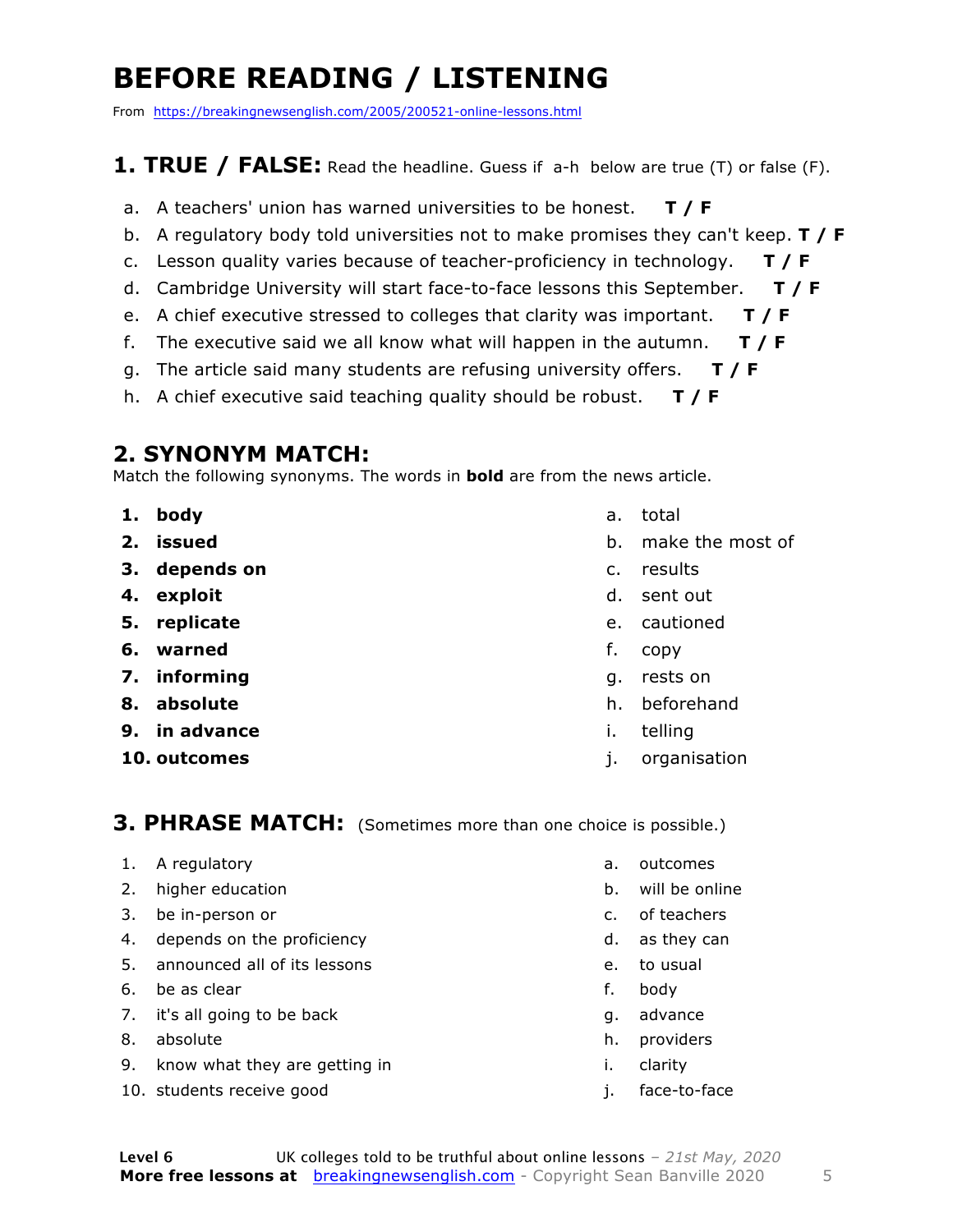### **GAP FILL**

From https://breakingnewsenglish.com/2005/200521-online-lessons.html

A regulatory body in the UK that looks after student (1) \_\_\_\_\_\_\_\_\_\_\_\_ has warned universities to be honest about online lessons. The Office for Students issued a (2) to higher education providers not to make promises that lessons from September will be in-(3) \_\_\_\_\_\_\_\_\_\_\_\_\_\_ or face-to-face. Currently, thousands of institutions worldwide are delivering lessons online because of the coronavirus (4) \_\_\_\_\_\_\_\_\_\_\_\_. The quality of these lessons quite often depends on the (5) \_\_\_\_\_\_\_\_\_\_\_\_ of teachers to successfully exploit video conferencing platforms to (6) \_\_\_\_\_\_\_\_\_\_\_\_ a classroom experience. The body said: "Tailored support needs to be put in  $(7)$   $\blacksquare$  Cambridge University has  $(8)$ all of its lessons will be online until the summer of 2021. *pandemic request announced proficiency person affairs replicate place*

The Office for Students chief (9) [10] [20] Nicola Dandridge, warned universities and colleges to be "as (10) \_\_\_\_\_\_\_\_\_\_\_\_ as they can" when  $(11)$  \_\_\_\_\_\_\_\_\_\_\_\_\_\_ students of what kind of teaching situation they will receive. She said: "None of us knows exactly what is going to be happening in the autumn. What we don't want to see is  $(12)$  \_\_\_\_\_\_\_\_\_\_\_\_\_\_\_ that it's all going to be back to usual with an on-campus experience, when that is not the (13) \_\_\_\_\_\_\_\_\_\_\_\_." She added: "The point here is absolute clarity to students so they know what they are getting in (14) \_\_\_\_\_\_\_\_\_\_\_\_ to accepting [university] offers." She said that, "every reasonable effort" should be made to (15) \_\_\_\_\_\_\_\_\_\_\_\_\_\_ that students, "receive good outcomes and that the quality of their teaching is  $(16)$   $\begin{array}{ccc} \hline \end{array}$  ". *advance executive affairs informing ensure clear promises case*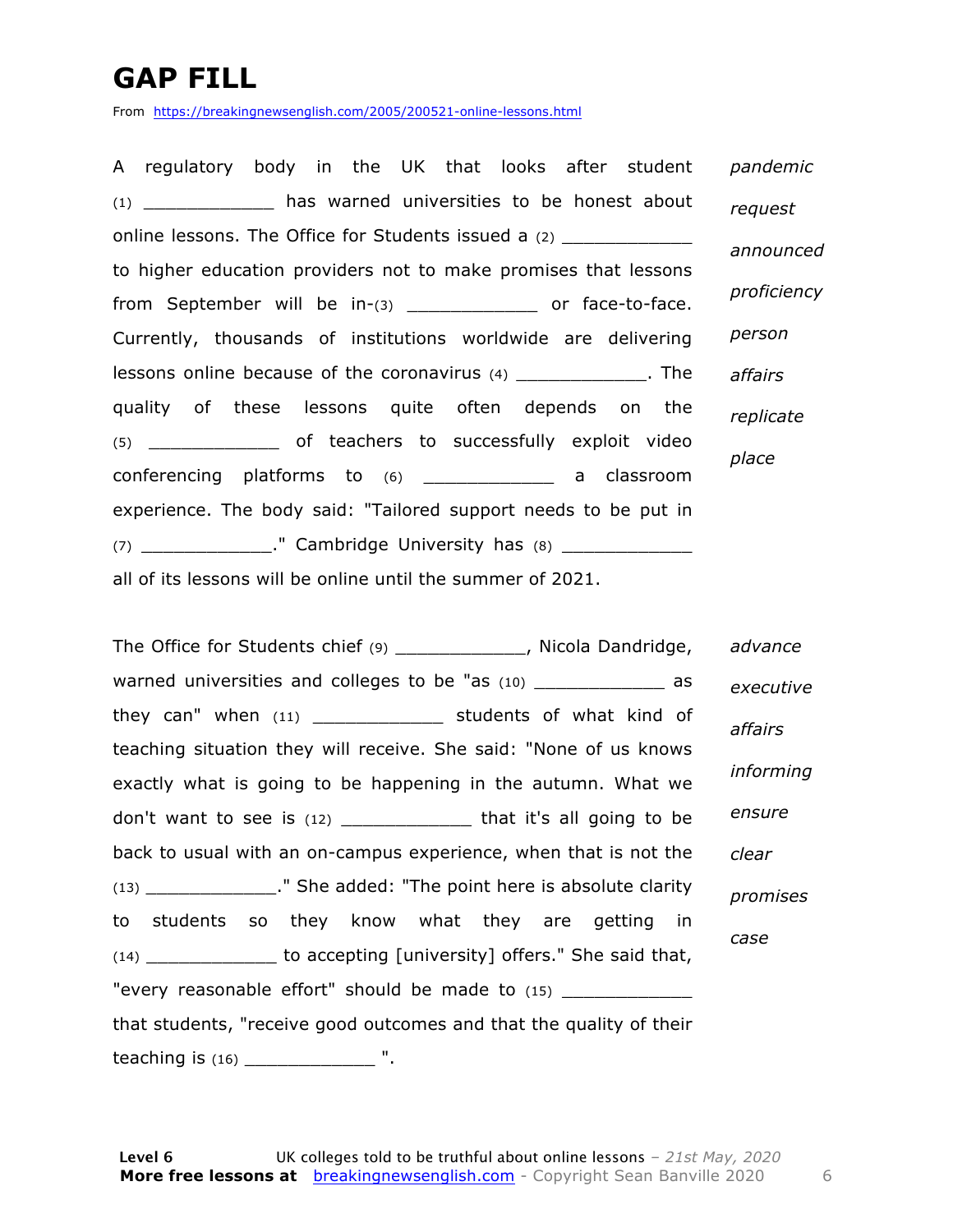#### **LISTENING – Guess the answers. Listen to check.**

From https://breakingnewsenglish.com/2005/200521-online-lessons.html

| 1) A regulatory body in the UK that looks _______<br>a. after student affair            |
|-----------------------------------------------------------------------------------------|
| b. after student a fairs                                                                |
| c. after student all fairs                                                              |
| d. after student affairs                                                                |
| 2) issued a request to higher education providers not ______                            |
| a. to make promise                                                                      |
| b. to make promissory                                                                   |
| c. to make promises                                                                     |
| d. to make premises                                                                     |
| 3) that lessons from September will be in-person ______                                 |
| a. or face-to-head                                                                      |
| b. or face-to-face<br>c. or face-to-skull                                               |
| d. or face-to-boat race                                                                 |
| 4) The quality of these lessons quite often depends on the _______                      |
| a. proficient see of teachers                                                           |
| b. prof fishery of teachers                                                             |
| c. pro fishery of teachers                                                              |
| d. proficiency of teachers                                                              |
| 5) The body said: "Tailored support needs to be _______."                               |
| a. put in place                                                                         |
| b. put in plaice                                                                        |
| c. put in placed                                                                        |
| d. put imp place                                                                        |
| 6) warned universities and colleges to be "as clear as they can" when ________          |
| a. inform in students<br>b. informing students                                          |
| c. inform Ming students                                                                 |
| d. info mine students                                                                   |
| 7) None of us knows exactly what is going to be happening                               |
| a. in the autumnal                                                                      |
| b. in the ore tum                                                                       |
| c. in the awesome                                                                       |
| d. in the autumn                                                                        |
| 8) it's all going to be back to usual with an on-campus experience, when that is ______ |
| a. not a case<br>b. not the case                                                        |
| c. not your case                                                                        |
| d. not then case                                                                        |
| 9) The point here is absolute clarity to students so they know what they are ______     |
| a. get tin on advance                                                                   |
| b. get thing in advance                                                                 |
| c. getting in advance                                                                   |
| d. get tin in advance                                                                   |
| 10) ensure that students receive good outcomes and that the quality of their ______"    |
| a. teaching is robe bust                                                                |
| b. teaching is row bust                                                                 |
| c. teaching is roe bust                                                                 |

d. teaching is robust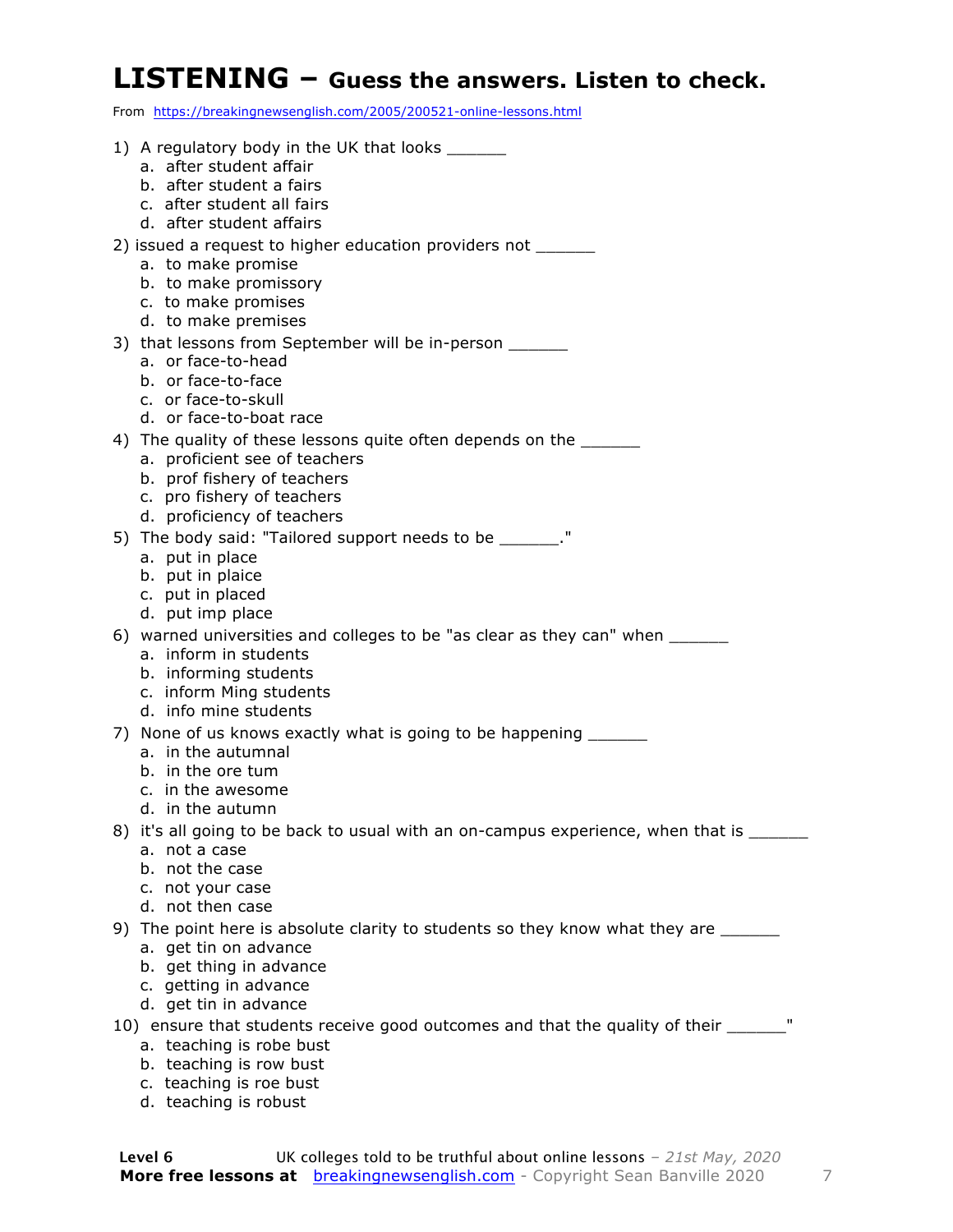#### **LISTENING – Listen and fill in the gaps**

From https://breakingnewsenglish.com/2005/200521-online-lessons.html

A regulatory body in the UK that looks  $(1)$  equilatory body in the UK that looks  $(1)$ warned universities to be honest about online lessons. The Office for Students issued a request to higher education providers not to (2) **EXECUTE:** lessons from September will be in-person or faceto-face. Currently, thousands of institutions (3) \_\_\_\_\_\_\_\_\_\_\_\_\_\_\_\_\_\_\_\_\_\_\_\_\_\_\_\_\_\_ lessons online because of the coronavirus pandemic. The quality of these lessons quite often depends on (4) \_\_\_\_\_\_\_\_\_\_\_\_\_\_\_\_\_\_\_\_\_\_\_\_\_ teachers to successfully exploit video conferencing platforms to (5) \_\_\_\_\_\_\_\_\_\_\_\_\_\_\_\_\_\_\_ experience. The body said: "Tailored support needs to be put in place." Cambridge University has (6) \_\_\_\_\_\_\_\_\_\_\_\_\_\_\_\_\_\_\_ its lessons will be online until the summer of 2021.

The Office for Students chief executive, Nicola Dandridge, warned universities and colleges to be "(7) \_\_\_\_\_\_\_\_\_\_\_\_\_\_\_\_\_\_\_ they can" when informing students of what kind of teaching situation they will receive. She said: "None of (8) \_\_\_\_\_\_\_\_\_\_\_\_\_\_\_\_\_\_\_\_\_\_\_\_\_ what is going to be happening in the autumn. What we don't want to (9) \_\_\_\_\_\_\_\_\_\_\_\_\_\_\_\_\_\_\_ that it's all going to be back to usual with an on-campus experience, when that is not the case." She added: "The point here (10) \_\_\_\_\_\_\_\_\_\_\_\_\_\_\_\_\_\_\_\_\_\_\_ to students so they know what they are getting in advance to accepting [university] offers." She said that, "(11) \_\_\_\_\_\_\_\_\_\_\_\_\_\_\_\_\_\_\_\_\_\_\_\_\_\_\_\_\_" should be made to ensure that students,  $"$ <sub>(12)</sub> \_\_\_\_\_\_\_\_\_\_\_\_\_\_\_\_\_\_\_\_\_\_\_\_\_ and that the quality of their teaching is robust".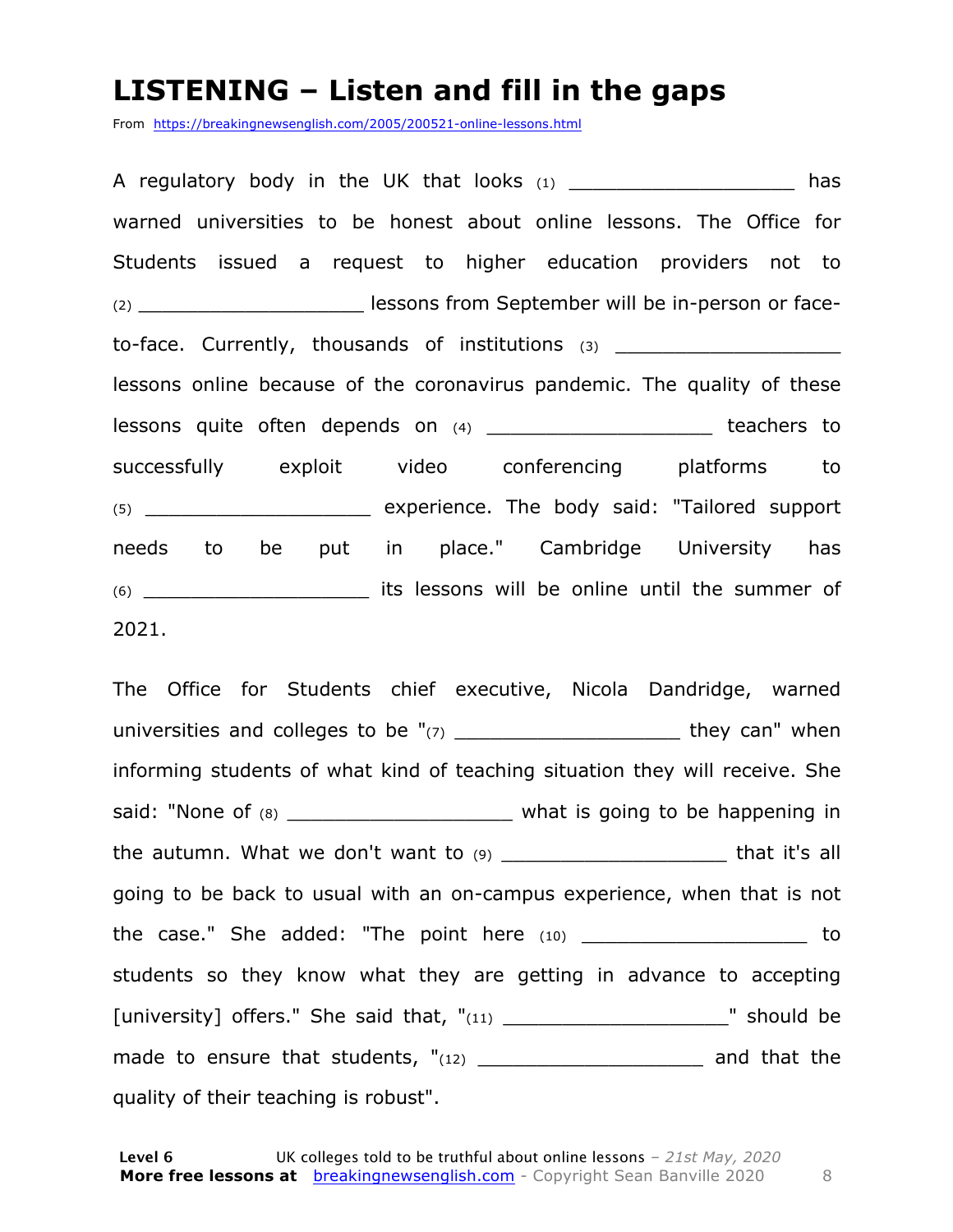### **COMPREHENSION QUESTIONS**

From https://breakingnewsenglish.com/2005/200521-online-lessons.html

- 1. What is the name of the regulatory body mentioned in the article?
- 2. How many institutions did the article say was delivering online lessons?
- 3. What did the article say teachers must exploit?
- 4. What kind of support did a chief executive say needed to be in place?
- 5. Until when will Cambridge University teach online lessons?
- 6. Who is Nicola Dandridge?
- 7. What did Ms Dandridge say we don't want to see?
- 8. What did Ms Dandridge say the point was?
- 9. What did Ms Dandridge say students should receive?
- 10. What did Ms Dandridge say the quality of teaching must be?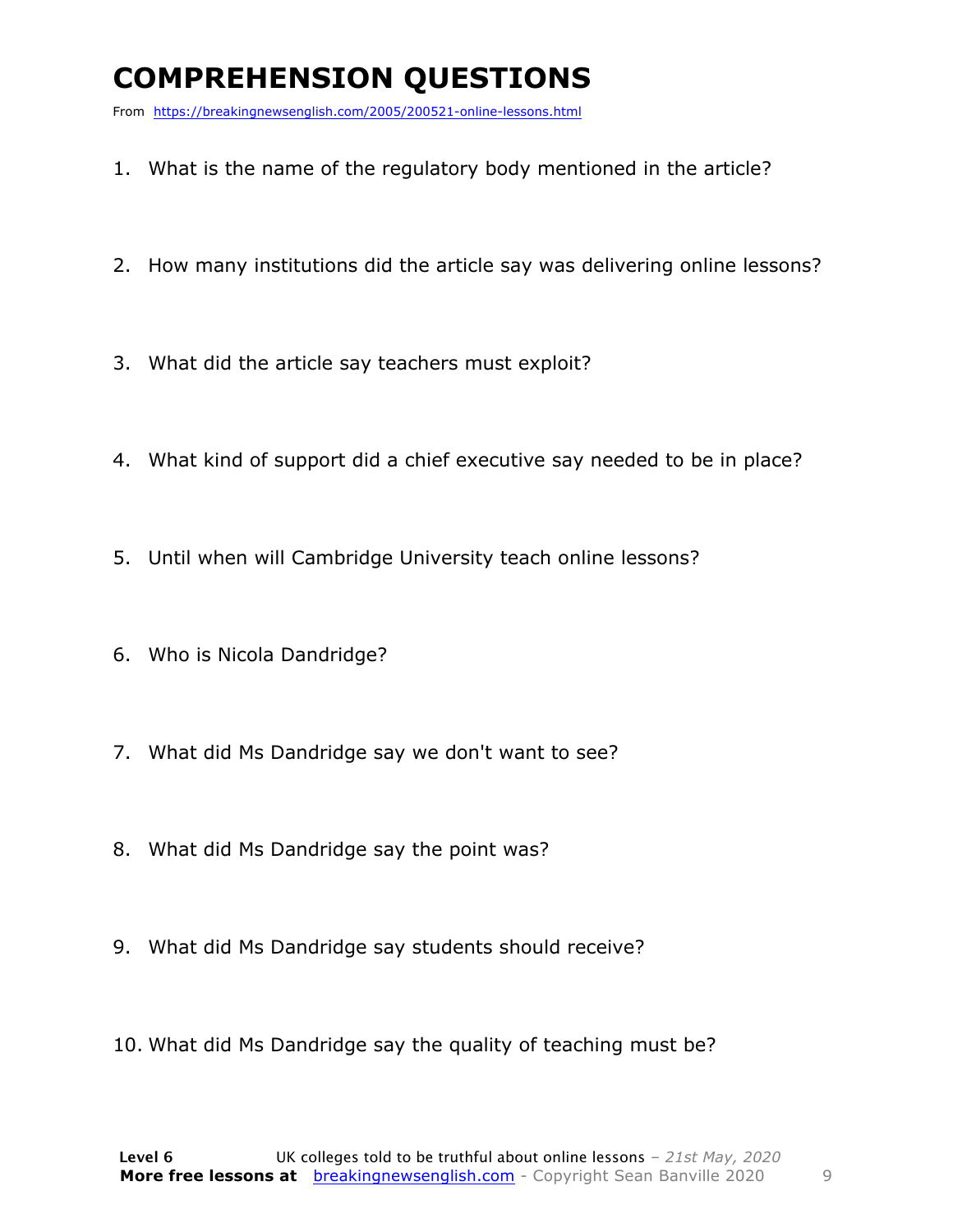## **MULTIPLE CHOICE - QUIZ**

From https://breakingnewsenglish.com/2005/200521-online-lessons.html

- 1) What is the name of the
- regulatory body mentioned in the article?
- a) Student Action
- b) Office for Students
- c) College Teachers Union
- d) Education Now

2) How many institutions did the article say was delivering online lessons?

- a) gazillions
- b) millions
- c) tens of thousands
- d) thousands

3) What did the article say teachers must exploit?

- a) video conferencing platforms
- b) their experience
- c) empty classrooms
- d) new technology

4) What kind of support did a chief executive say needed to be in place?

- a) financial support
- b) full support
- c) tailored support
- d) great support

5) Until when will Cambridge

University teach online lessons?

- a) later this year
- b) the summer of 2021
- c) well into 2022
- d) when there is a vaccine
- 6) Who is Nicola Dandridge?
- a) Office for Students chief executive
- b) a student
- c) a professor
- d) an online lessons writer

7) What did Ms Dandridge say we don't want to see?

- a) zero grades
- b) homework
- c) promises
- d) students

8) What did Ms Dandridge say the point was?

- a) absolute clarity
- b) zero
- c) no point
- d) successful students
- 9) What did Ms Dandridge say
- students should receive?
- a) good outcomes
- b) a grade A
- c) advice
- d) a webcam and mic

10) What did Ms Dandridge say the quality of teaching must be?

- a) innovative
- b) better
- c) top quality
- d) robust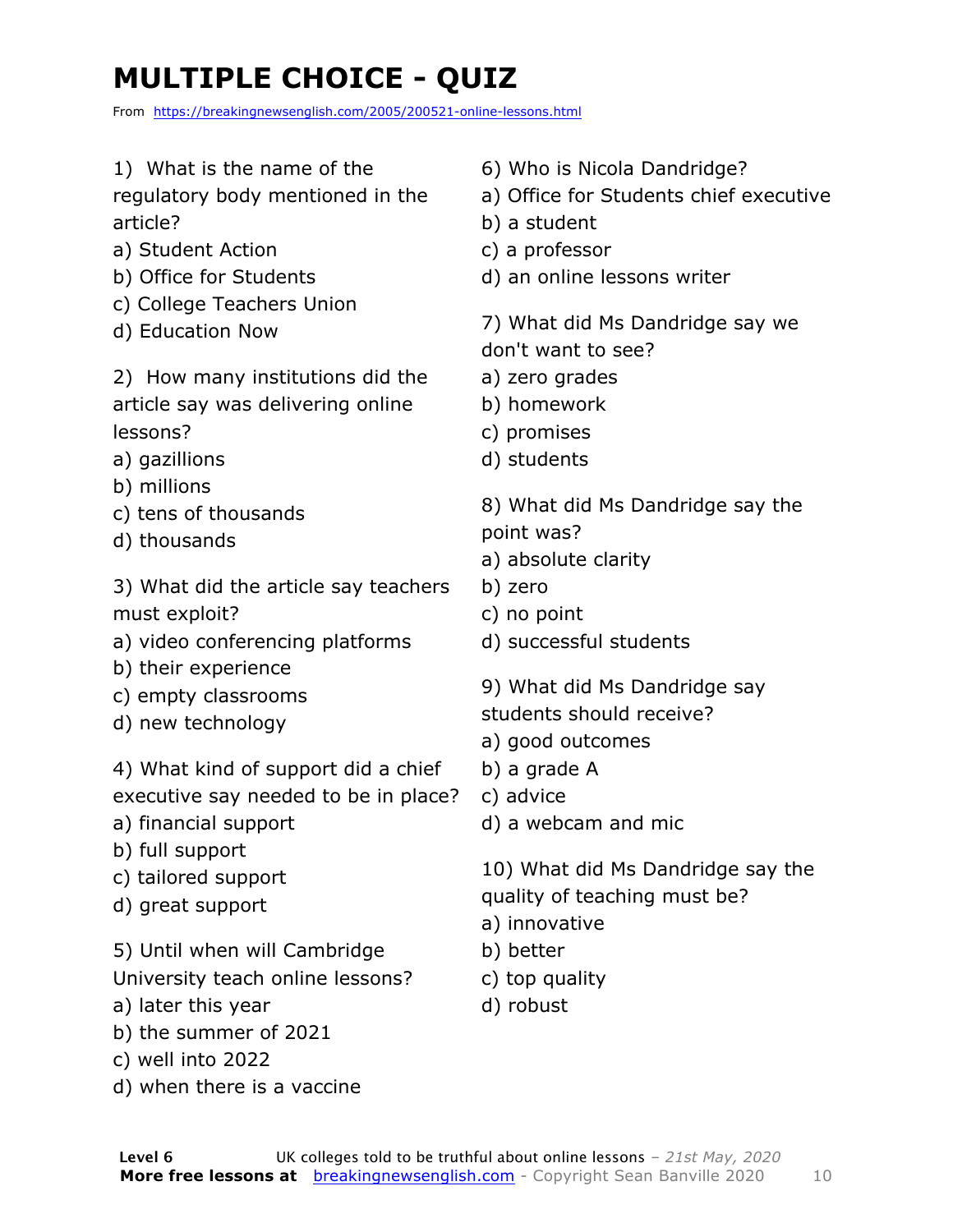### **ROLE PLAY**

From https://breakingnewsenglish.com/2005/200521-online-lessons.html

#### **Role A – English**

You think English is the best thing to learn online. Tell the others three reasons why. Tell them what is wrong with their things. Also, tell the others which is the most difficult of these to learn online (and why): yoga, gardening or art.

#### **Role B – Yoga**

You think yoga is the best thing to learn online. Tell the others three reasons why. Tell them what is wrong with their things. Also, tell the others which is the most difficult of these to learn online (and why): English, gardening or art.

#### **Role C – Gardening**

You think gardening is the best thing to learn online. Tell the others three reasons why. Tell them what is wrong with their things. Also, tell the others which is the most difficult of these to learn online (and why): yoga, English or art.

#### **Role D – Art**

You think art is the best thing to learn online. Tell the others three reasons why. Tell them what is wrong with their things. Also, tell the others which is the most difficult of these to learn online (and why): yoga, gardening or English.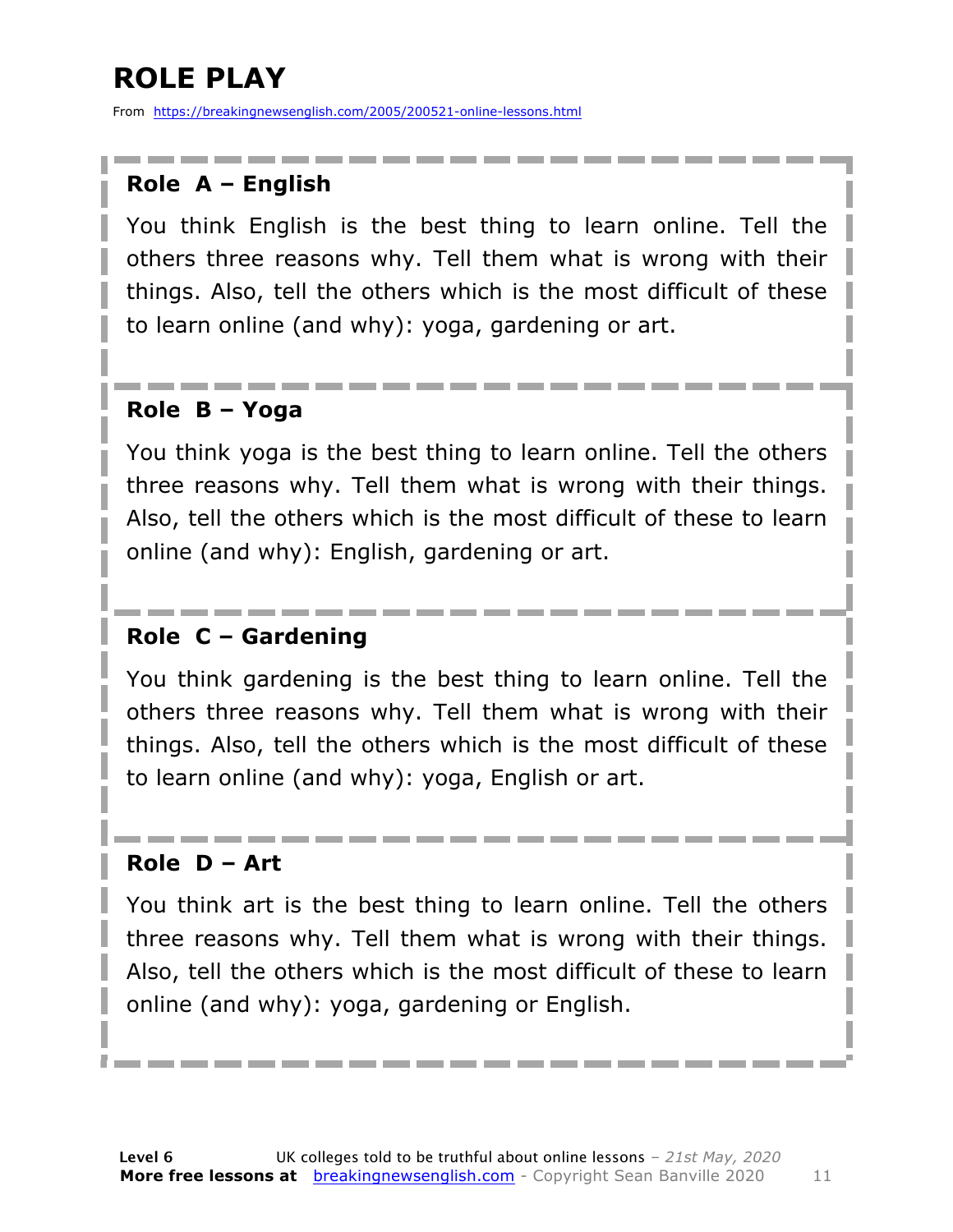## **AFTER READING / LISTENING**

From https://breakingnewsenglish.com/2005/200521-online-lessons.html

**1. WORD SEARCH:** Look in your dictionary / computer to find collocates, other meanings, information, synonyms … for the words 'online' and 'lesson'.

| online | lesson |
|--------|--------|
|        |        |
|        |        |
|        |        |

- Share your findings with your partners.
- Make questions using the words you found.
- Ask your partner / group your questions.

2. **ARTICLE OUESTIONS:** Look back at the article and write down some questions you would like to ask the class about the text.

- Share your questions with other classmates / groups.
- Ask your partner / group your questions.

**3. GAP FILL:** In pairs / groups, compare your answers to this exercise. Check your answers. Talk about the words from the activity. Were they new, interesting, worth learning…?

**4. VOCABULARY:** Circle any words you do not understand. In groups, pool unknown words and use dictionaries to find their meanings.

**5. TEST EACH OTHER:** Look at the words below. With your partner, try to recall how they were used in the text:

| • affairs       | • warned       |
|-----------------|----------------|
| • request       | $\bullet$ kind |
| $\cdot$ face    | • usual        |
| $\cdot$ because | $\cdot$ case   |
| • exploit       | • offers       |
| $\cdot$ all     | • quality      |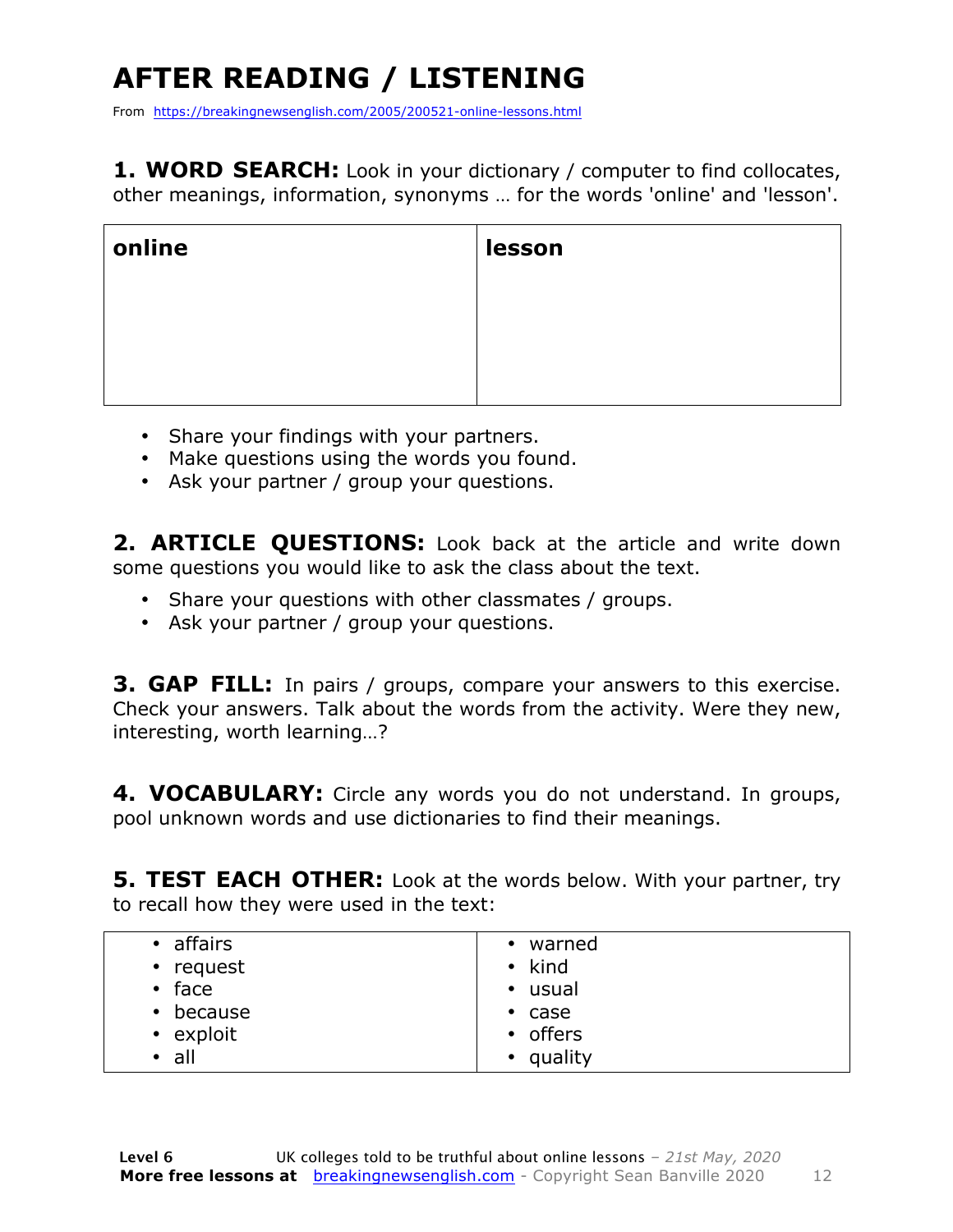### **ONLINE LESSONS SURVEY**

From https://breakingnewsenglish.com/2005/200521-online-lessons.html

Write five GOOD questions about online lessons in the table. Do this in pairs. Each student must write the questions on his / her own paper.

When you have finished, interview other students. Write down their answers.

|      | STUDENT 1 | STUDENT 2 | STUDENT 3 |
|------|-----------|-----------|-----------|
| Q.1. |           |           |           |
| Q.2. |           |           |           |
| Q.3. |           |           |           |
| Q.4. |           |           |           |
| Q.5. |           |           |           |

- Now return to your original partner and share and talk about what you found out. Change partners often.
- Make mini-presentations to other groups on your findings.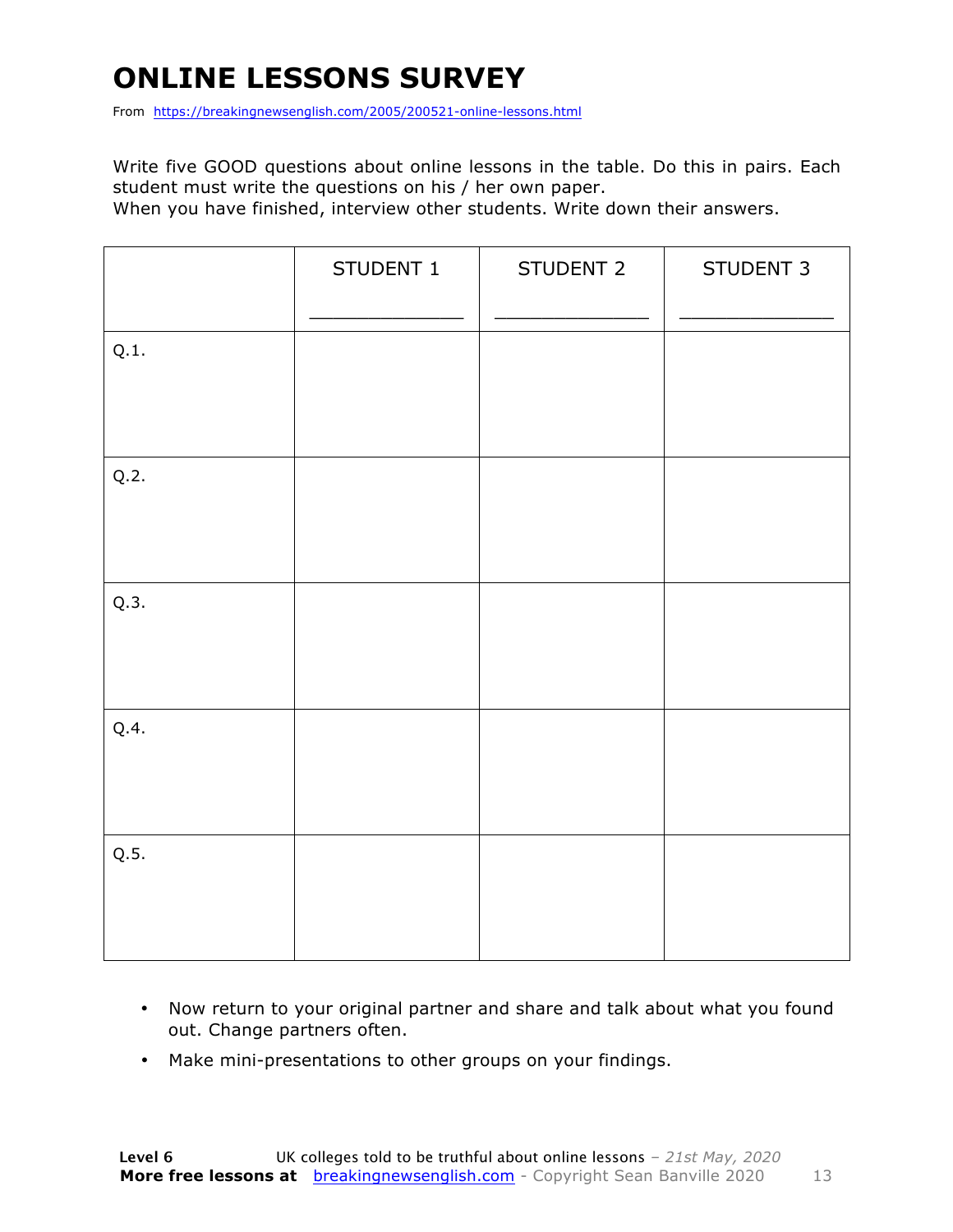### **ONLINE LESSONS DISCUSSION**

STUDENT A's QUESTIONS (Do not show these to student B)

- 1. What did you think when you read the headline?
- 2. What images are in your mind when you hear the word 'online'?
- 3. What do you think of online lessons?
- 4. What are the good things about online lessons?
- 5. Why might online lessons be better than face-to-face lessons?
- 6. Should all lessons be online?
- 7. What do you think of learning English online?
- 8. What are students worrying about during this pandemic?
- 9. How good do you think teachers are at using technology?
- 10. What do you think of Cambridge University's decision?

*UK colleges told to be truthful about online lessons – 21st May, 2020* Thousands more free lessons at breakingnewsenglish.com

-----------------------------------------------------------------------------

#### **ONLINE LESSONS DISCUSSION**

STUDENT B's QUESTIONS (Do not show these to student A)

- 11. Did you like reading this article? Why/not?
- 12. What do you think of when you hear the word 'lessons'?
- 13. What do you think about what you read?
- 14. What are the bad things about online lessons?
- 15. Where do you learn best?
- 16. What do you hope will happen in the autumn?
- 17. What experiences have you had of online lessons?
- 18. What would you really like to learn online?
- 19. How 'robust' do you think online teaching is?
- 20. What questions would you like to ask an online teacher?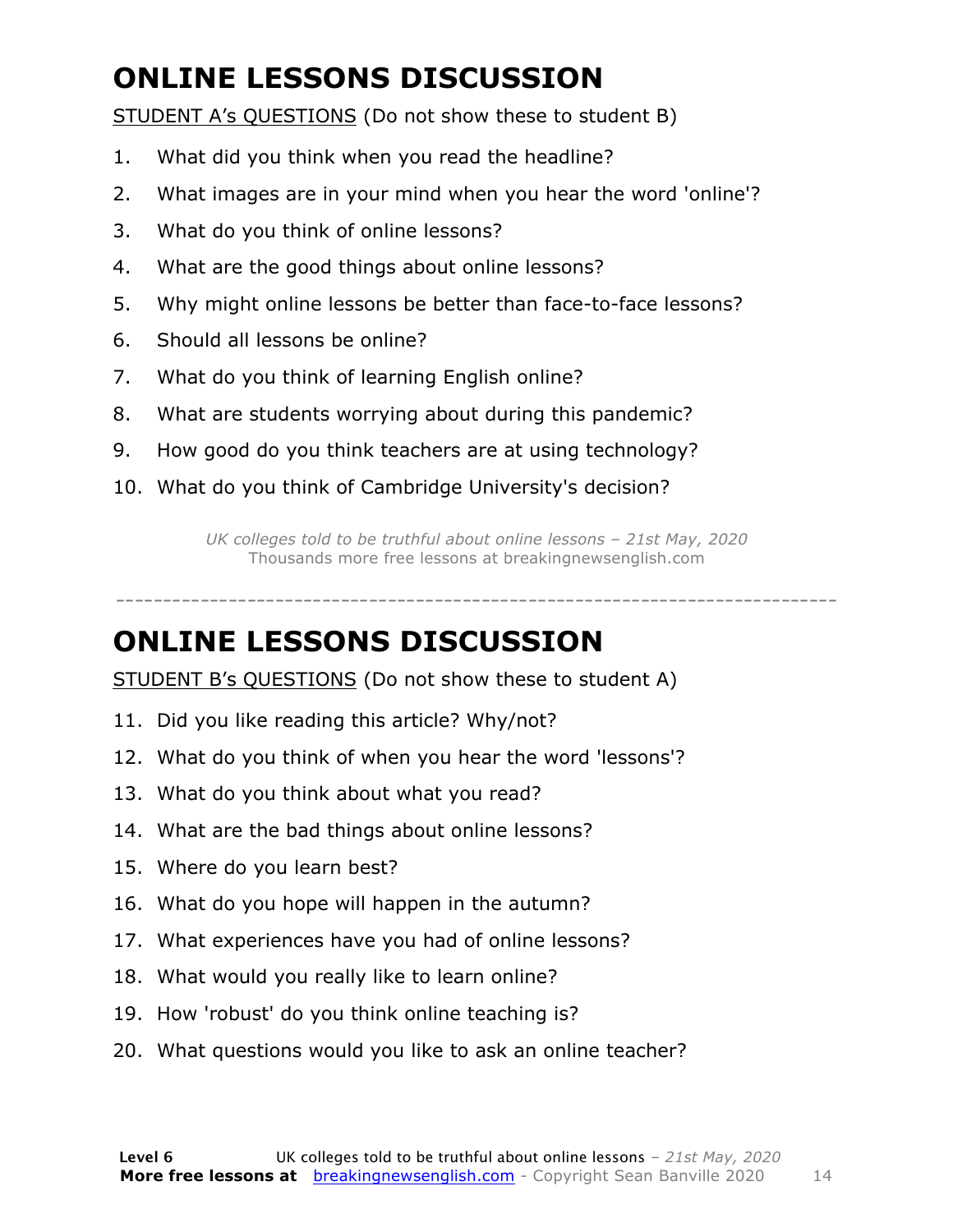### **DISCUSSION (Write your own questions)**

STUDENT A's QUESTIONS (Do not show these to student B)

| 1. |                                                                                                                          |
|----|--------------------------------------------------------------------------------------------------------------------------|
| 2. |                                                                                                                          |
|    | <u> 1989 - Johann John Stone, mars et al. (b. 1989)</u>                                                                  |
| 3. | <u> 1980 - Johann John Stone, mensk politik (d. 1980)</u>                                                                |
|    |                                                                                                                          |
| 4. |                                                                                                                          |
| 5. | <u> 1980 - Johann John Stone, markin fan it fjort fan it fjort fan it fjort fan it fjort fan it fjort fan it fjort f</u> |
|    |                                                                                                                          |
| 6. | <u> 1989 - Johann Barbara, martxa alemani</u> ar arte                                                                    |
|    | $Convriath \odot hraskinanawsanalich com 2020$                                                                           |

Copyright © breakingnewsenglish.com 2020

### **DISCUSSION (Write your own questions)**

STUDENT B's QUESTIONS (Do not show these to student A)

| 1. |                                                                                                                         |  |  |
|----|-------------------------------------------------------------------------------------------------------------------------|--|--|
|    |                                                                                                                         |  |  |
| 2. | <u> 1980 - Andrea Stationer, fransk politiker (d. 1980)</u>                                                             |  |  |
| 3. |                                                                                                                         |  |  |
|    |                                                                                                                         |  |  |
| 4. | <u> 1980 - Jan Samuel Barbara, margaret eta idazlea (h. 1980).</u>                                                      |  |  |
| 5. | <u> 1986 - Johann Stoff, deutscher Stoffen und der Stoffen und der Stoffen und der Stoffen und der Stoffen und der </u> |  |  |
|    |                                                                                                                         |  |  |
| 6. | <u> 1989 - Johann John Stone, market fan it ferskearre fan it ferskearre fan it ferskearre fan it ferskearre fan i</u>  |  |  |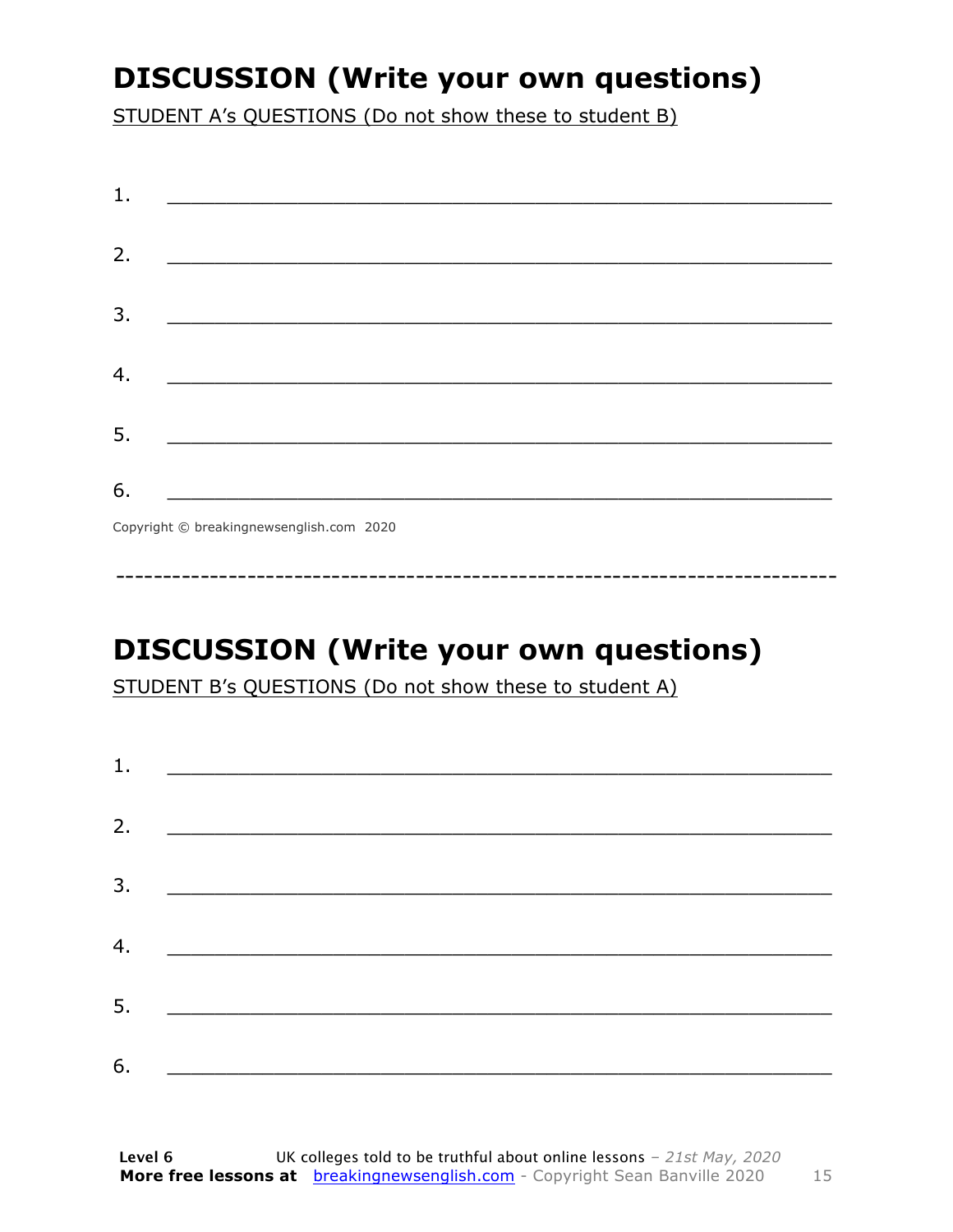### **LANGUAGE - CLOZE**

From https://breakingnewsenglish.com/2005/200521-online-lessons.html

A regulatory  $(1)$  in the UK that looks after student affairs has warned universities to be honest about online lessons. The Office for Students  $(2)$  a request to higher education providers not to make promises that lessons from September will be in-person or face-to-(3) currently, thousands of institutions worldwide are delivering lessons online because of the coronavirus pandemic. The quality of these lessons quite often depends (4) \_\_\_\_\_ the proficiency of teachers to successfully exploit video conferencing platforms to (5) \_\_\_\_ a classroom experience. The body said: "Tailored support needs to be put in (6) \_\_\_\_." Cambridge University has announced all of its lessons will be online until the summer of 2021.

The Office for Students chief executive, Nicola Dandridge, warned universities and colleges to be "as  $(7)$  \_\_\_\_ as they can" when informing students of what kind of teaching situation they will receive. She said: "None of us knows (8) \_\_\_\_ what is going to be happening in the autumn. What we don't want to see is promises that it's all going to be back to usual with an on-(9) \_\_\_\_ experience, when that is not the case." She added: "The point here is absolute clarity to students so they know what they are getting (10) \_\_\_\_\_ advance to accepting [university] offers." She said that, "every (11) \_\_\_\_ effort" should be made to ensure that students, "receive good outcomes and that the quality of their teaching is  $(12)$   $\cdots$ .

#### **Put the correct words from the table below in the above article.**

| 1.  | (a) | bodice     | (b) | body      | (c) | boding     | (d) | bodily    |
|-----|-----|------------|-----|-----------|-----|------------|-----|-----------|
| 2.  | (a) | plastered  | (b) | issued    | (c) | taped      | (d) | adhered   |
| 3.  | (a) | facet      | (b) | faucet    | (c) | farce      | (d) | face      |
| 4.  | (a) | in         | (b) | on        | (c) | by         | (d) | at        |
| 5.  | (a) | complicate | (b) | duplicate | (c) | triplicate | (d) | replicate |
| 6.  | (a) | situation  | (b) | location  | (c) | place      | (d) | there     |
| 7.  | (a) | clear      | (b) | opaque    | (c) | misty      | (d) | blurred   |
| 8.  | (a) | exacted    | (b) | exact     | (c) | exactly    | (d) | extant    |
| 9.  | (a) | campsite   | (b) | camping   | (c) | camper     | (d) | campus    |
| 10. | (a) | in         | (b) | оf        | (c) | at         | (d) | by        |
| 11. | (a) | reasonable | (b) | reasoning | (c) | reasons    | (d) | reason    |
| 12. | (a) | robust     | (b) | affect    | (c) | qualities  | (d) | desperate |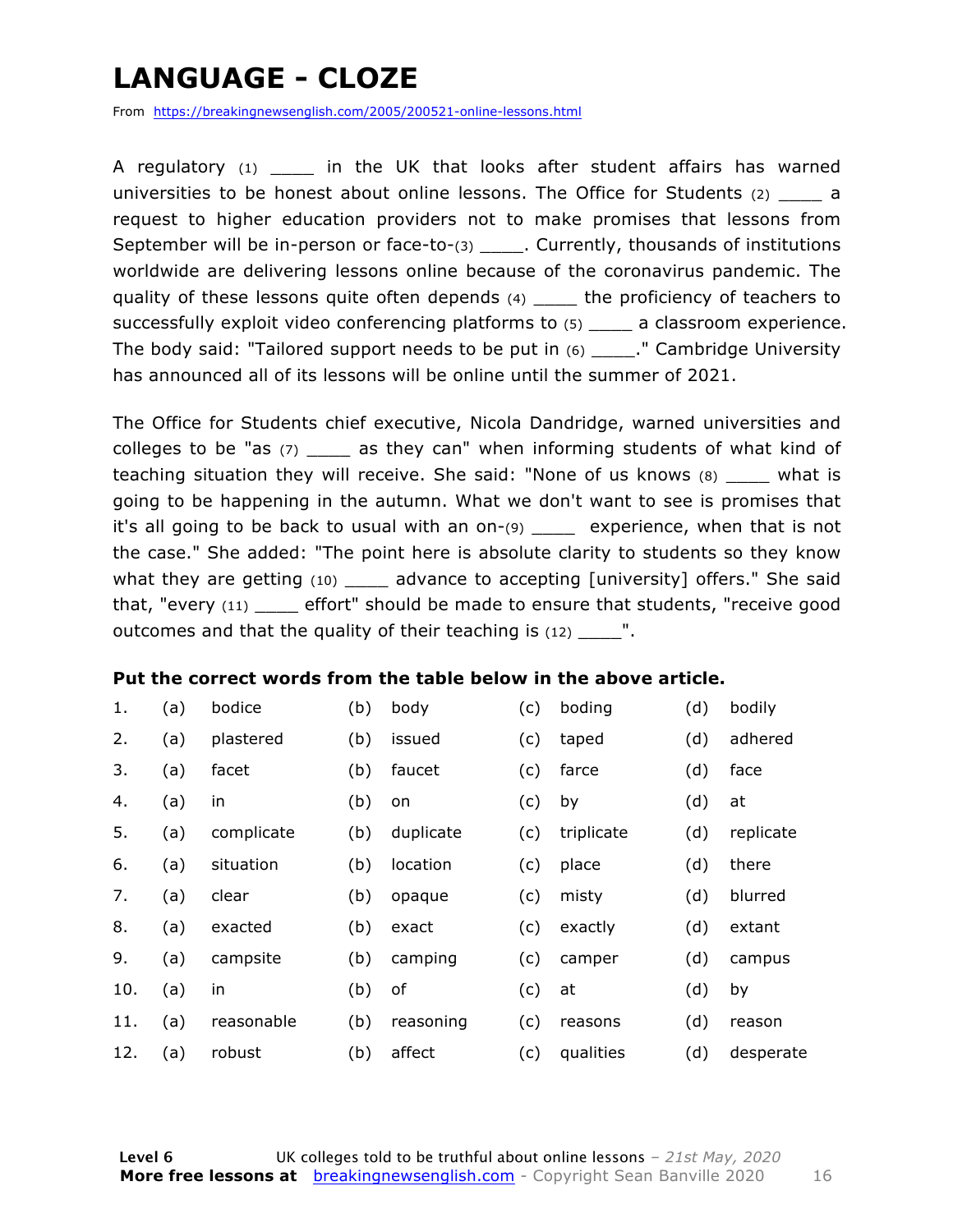### **SPELLING**

From https://breakingnewsenglish.com/2005/200521-online-lessons.html

#### **Paragraph 1**

- 1. A oeglraurty body in the UK
- 2. Students issued a reutesq
- 3. thousands of iiittntusnso
- 4. because of the coronavirus ienapcmd
- 5. depends on the epocyrcnifi of teachers
- 6. nnceaonud all of its lessons will be online

#### **Paragraph 2**

- 7. The Office for Students chief icxtuveee
- 8. gnfinmior students of what kind
- 9. an ou-scmnpa experience
- 10. absolute itrycal
- 11. every reslnaaboe effort
- 12. the quality of their teaching is otburs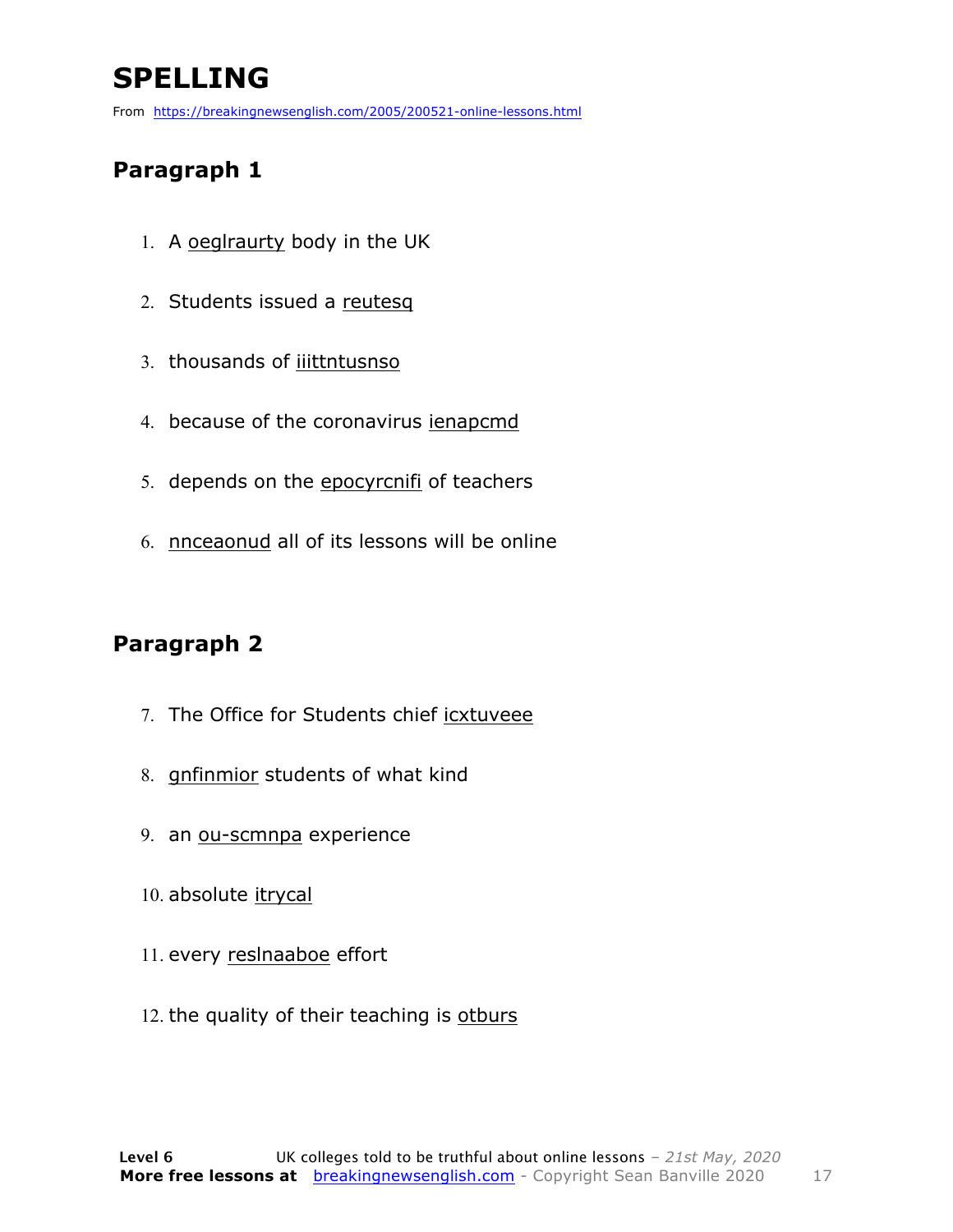### **PUT THE TEXT BACK TOGETHER**

From https://breakingnewsenglish.com/2005/200521-online-lessons.html

#### **Number these lines in the correct order.**

- ( ) promises that lessons from September will be in-person or face-toface. Currently, thousands
- ( ) about online lessons. The Office for Students issued a request to higher education providers not to make
- ( *1* ) A regulatory body in the UK that looks after student affairs has warned universities to be honest
- ( ) video conferencing platforms to replicate a classroom experience. The body said: "Tailored support needs to be put in
- ( ) getting in advance to accepting [university] offers." She said that, "every reasonable effort" should be
- ( ) receive. She said: "None of us knows exactly what is going to be happening in the autumn. What we don't
- ( ) pandemic. The quality of these lessons quite often depends on the proficiency of teachers to successfully exploit
- ( ) experience, when that is not the case." She added: "The point here is absolute clarity to students so they know what they are
- ( ) made to ensure that students, "receive good outcomes and that the quality of their teaching is robust".
- ( ) clear as they can" when informing students of what kind of teaching situation they will
- ( ) want to see is promises that it's all going to be back to usual with an on-campus
- ( ) place." Cambridge University has announced all of its lessons will be online until the summer of 2021.
- ( ) of institutions worldwide are delivering lessons online because of the coronavirus
- ( ) The Office for Students chief executive, Nicola Dandridge, warned universities and colleges to be "as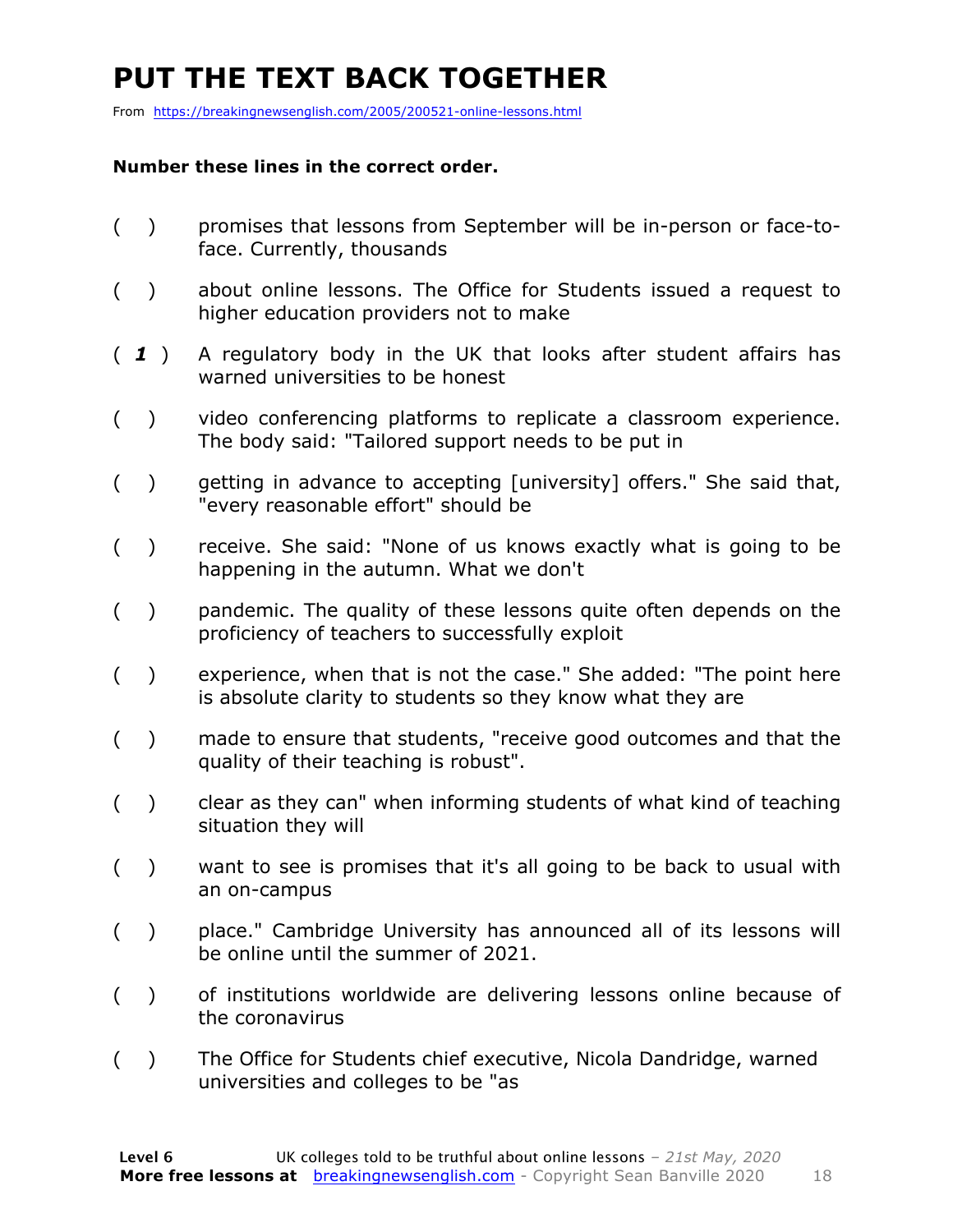#### **PUT THE WORDS IN THE RIGHT ORDER**

From https://breakingnewsenglish.com/2005/200521-online-lessons.html

1. Warned to universities honest about online lessons . be

2. institutions online . Thousands of lessons worldwide delivering are

3. the often of depends proficiency Quite teachers . on

4. place . Tailored to support put in needs be

5. be online . lessons will of Announced all its

6. as to can . clear as Colleges be they

7. to see don't we is What want promises .

8. back to be It's going to usual . all

9. point here to clarity absolute is students . The

10. teaching their robust . is Ensure quality of the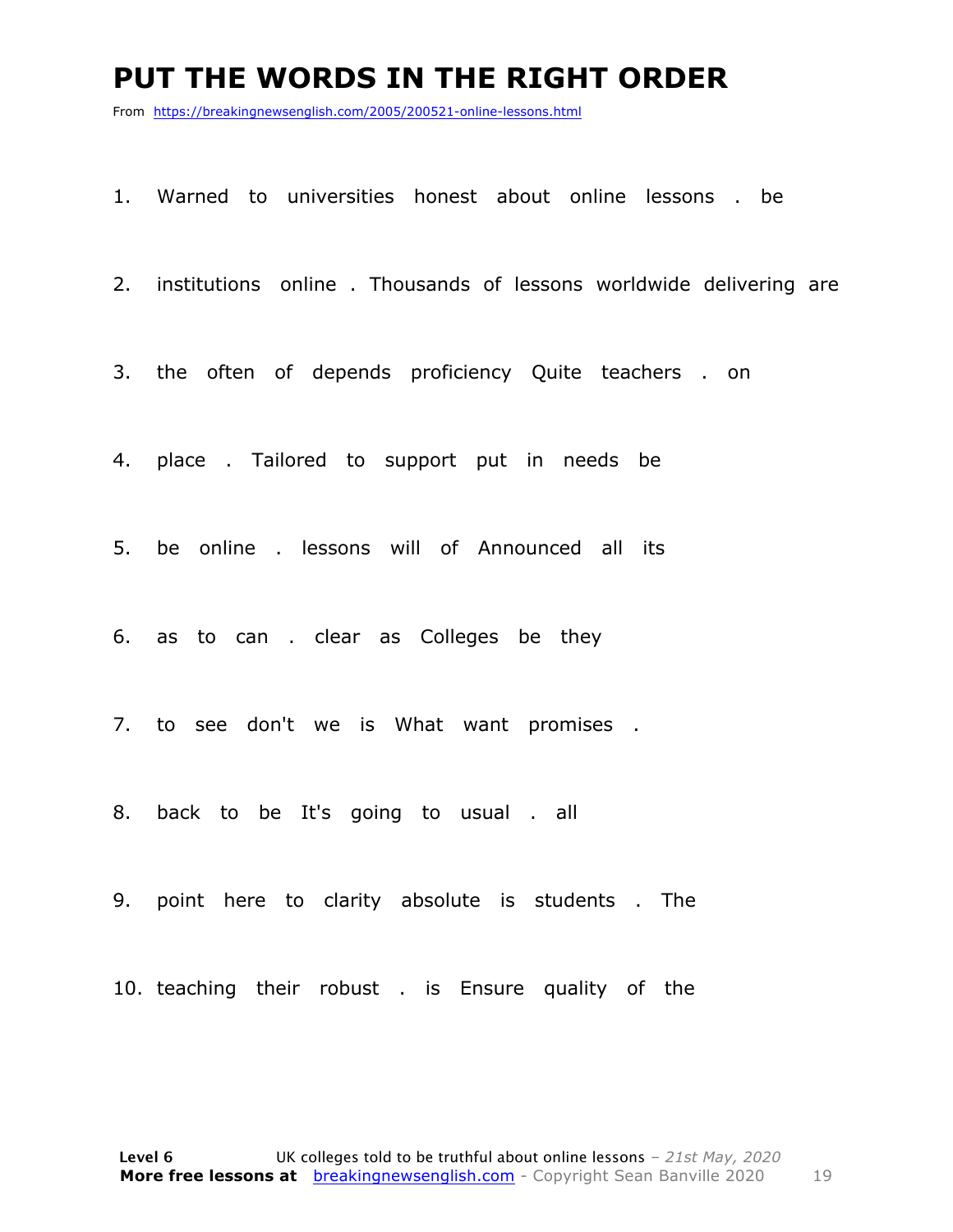### **CIRCLE THE CORRECT WORD (20 PAIRS)**

From https://breakingnewsenglish.com/2005/200521-online-lessons.html

A regulatory body in the UK that looks after student *affair / affairs* has warned universities to be *honest / honesty* about online lessons. The Office for Students issued a request to *higher / lower* education providers not to make promises that lessons from September will be in-person or face-toface. *Currently / Present*, thousands of institutions worldwide are *delivered / delivering* lessons online because of the coronavirus pandemic. The quality of these lessons *quite / quit* often depends on the proficiency of teachers to successfully exploit video conferencing platforms to *triplicate / replicate* a classroom experience. The body said: "*Manicured / Tailored* support needs to be put *in / on* place." Cambridge University has announced all of its lessons will be online *until / since* the summer of 2021.

The Office for Students chief executive, Nicola Dandridge, warned universities and colleges to be "as *dear / clear* as they can" when informing students of what *kindness / kind* of teaching situation they will receive. She said: "*None / No one* of us knows exactly what is going to be *happened / happening* in the autumn. What we don't want to see is *promise / promises* that it's all going to be back to *usually / usual* with an on-campus experience, when that is not the *case / box*." She added: "The point here is absolute clarity to students so they know what they are getting *on / in* advance to accepting [university] offers." She said that, "every *reasonable / reasoned* effort" should be made to ensure that students, "receive good outcomes and that the quality of their teaching is *robots / robust*".

#### **Talk about the connection between each pair of words in italics, and why the correct word is correct.**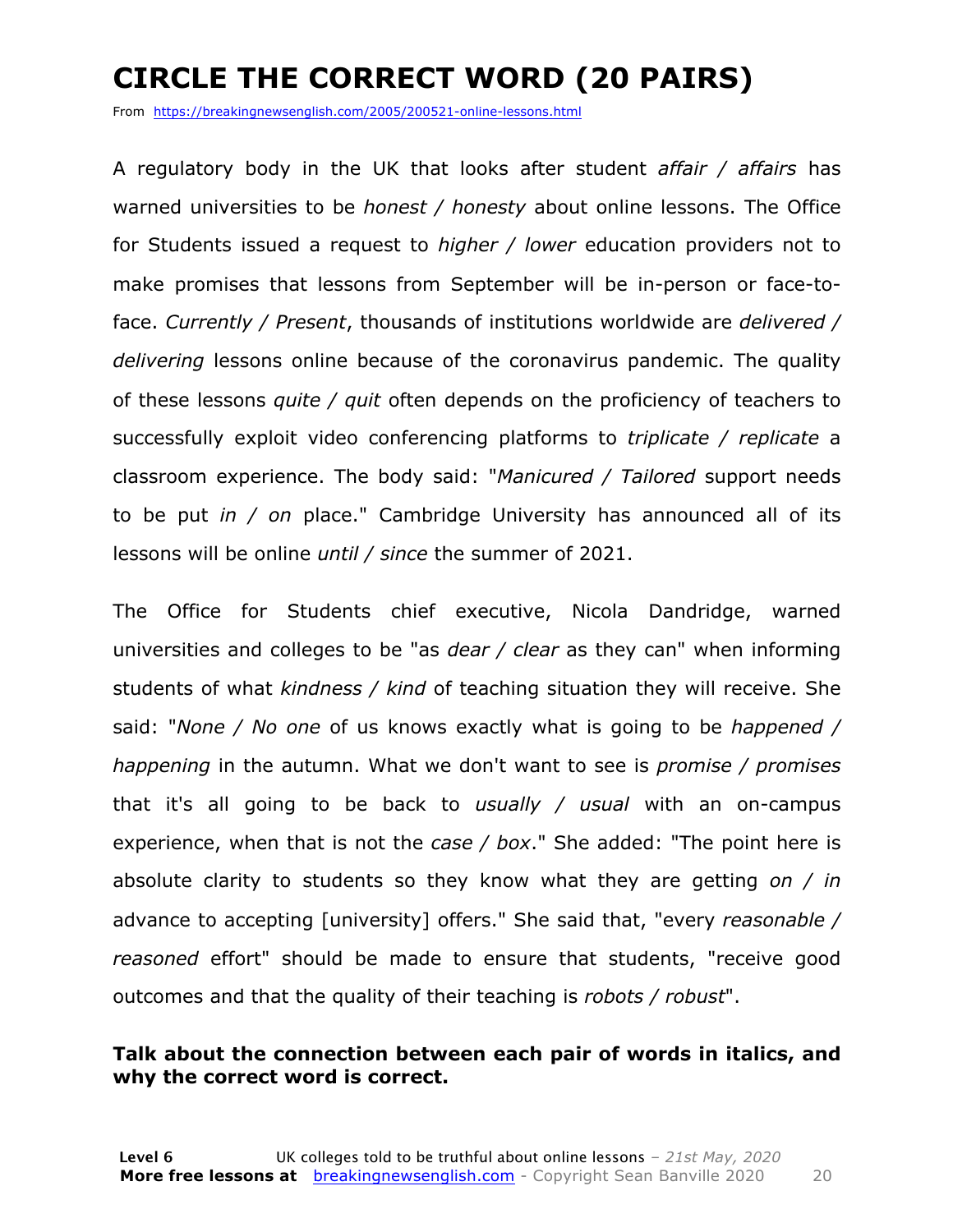### **INSERT THE VOWELS (a, e, i, o, u)**

From https://breakingnewsenglish.com/2005/200521-online-lessons.html

A r\_g\_l\_t\_r y b\_d y \_n t h\_ U K t h\_t l\_ **\_** k s \_f t\_r s t\_d\_n t \_f f\_ **\_** r s h\_s w\_r n\_d \_n\_v\_r s\_t\_ **\_** s t\_ b\_ h\_n\_s t \_b\_ **\_** t \_n l\_n\_ l\_s s\_n s . T h\_ O f f\_c\_ f\_r S t\_d\_n t s \_s s\_ **\_** d \_ r\_q\_ **\_** s t t\_ h\_g h\_r \_d\_c\_t\_ **\_** n p r\_v\_d\_r s n\_t t\_ m\_k\_ p r\_m\_ s\_s t h\_t l\_s s\_n s f  $r_{m}$  S\_p t\_m b\_r w\_l l b\_ \_n - p\_r s\_n \_r f\_c\_-t\_f\_c\_. C\_r r\_n t l y , t h\_ **\_** s\_n d s \_f \_n s t\_t\_t\_ **\_** n s w\_r l d w\_d\_ \_r\_ d\_l\_v\_r\_n g l\_s s\_n s \_n l\_n\_ b\_c\_ **\_** s\_ \_f t h\_ c\_r\_n\_v\_r\_s p\_n d\_m\_c . T h\_ q \_ **\_** l\_t y \_f t h\_s\_ l\_s s\_n s q\_ **\_** t\_ \_f t\_n d\_p\_n d s \_n t h\_ p r\_f\_c\_ **\_** n c y \_f t\_ **\_** c h\_r s t\_ s\_c c\_s s f\_l l y \_x p l\_ **\_**  t v\_d\_ **\_** c\_n f\_r\_n c\_n g p l\_t f\_r m s t\_ r\_p l\_c\_t\_ \_ c l\_s s r\_\_ m \_x p\_r\_\_ n c\_. T h\_ b\_d y s\_\_ d : " T\_\_ l\_r\_d s\_p p\_r t n\_ **\_** d s t\_ b\_ p\_t \_n p l\_c\_. " C\_m b r\_d g\_ U n\_v\_r s\_t y h\_s \_n n\_ **\_** n c\_d \_l l \_f \_t s l\_s s\_n s w\_l l b\_ \_n l\_n\_ \_n t\_l t h\_ s\_m m\_r \_f 2 0 2 1 .

T h\_ O f f\_c\_ f\_r S t\_d\_n t s c h\_ **\_** f \_x\_c\_t\_v\_, N\_c\_l\_ D\_n d r\_d g\_, w\_r n\_d \_n\_v\_r s\_t\_ **\_** s \_n d c\_l l\_g\_s t\_ b\_ "\_s c l\_ **\_** r \_s t h\_y c\_n " w h\_n \_n f\_r m\_n g s t\_d\_n t s \_f w h\_t k\_n d \_f t\_ **\_** c h\_n g  $s_t = t_{-1}$  **d**  $t = r_0$  **d**  $t = r_0$  **d**  $t = r_0$  **d**  $t = r_0$  **d**  $t = r_0$  **d**  $t = r_0$  **d**  $t = r_0$  **d**  $t = r_0$  **d**  $t = r_0$  **d**  $t = r_0$  **d**  $t = r_0$  **d**  $t = r_0$  **d**  $t = r_0$  **d**  $t = r_0$  **d**  $t = r_0$  **d**  $t = r_0$  **d**  $t = r_0$  **d**  $t$ N\_n\_ \_f \_s k n\_w s \_x\_c t l y w h\_t \_s g\_ **\_** n g t\_ b\_ h\_p p\_n\_n g \_n t h\_ \_ **\_** t\_m n . W h\_t w\_ d\_n ' t w\_n t t\_ s\_ **\_** \_s p r\_m\_s\_s t h\_t \_t ' s \_l l g\_ **\_** n g t\_ b\_ b\_c k t\_ \_s\_ **\_** l w\_t h \_n \_n - c\_m p\_s \_x p\_r\_ **\_**  n c\_, w h\_n t h\_t \_s n\_t t h\_ c\_s\_. " S h\_ \_d d\_d : " T h\_ p\_\_ n t h\_r\_ \_s \_b s\_l\_t\_ c l\_r\_t y t\_ s t\_d\_n t s s\_ t h\_y k n\_w w h\_t t h\_y \_r\_ g\_t t\_n g \_n \_d  $v_n c_ t_ - c_ - c_ - p_ + n_ - g_ - (n_v r_s t y_ - f_ - r s_ - w_ - s_ - h_$ s \_ **\_** d t h\_t , "\_v\_r y r\_ **\_** s\_n\_b l\_ \_f f\_r t " s h\_ **\_** l d b\_ m\_d\_ t\_ \_n s\_r\_ t h\_t s t\_d\_n t s , " r\_c\_ **\_** v\_ g\_ **\_** d \_ **\_** t c\_m\_s \_n d t h\_t t h\_ q\_ **\_** l\_t y \_f t h\_ **\_** r t\_ **\_** c  $h_n g$   $_s$   $r_b_s t$ ".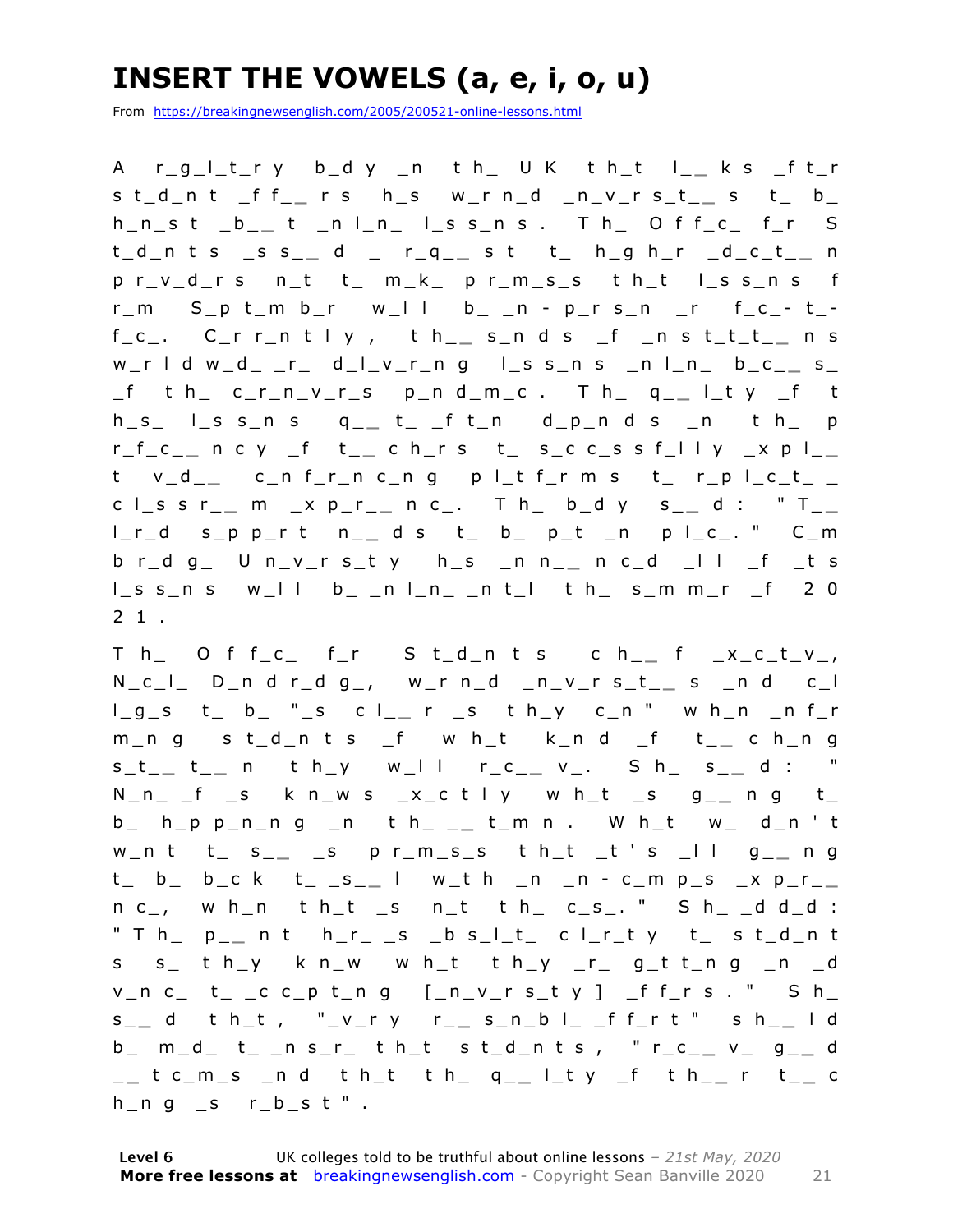#### **PUNCTUATE THE TEXT AND ADD CAPITALS**

From https://breakingnewsenglish.com/2005/200521-online-lessons.html

a regulatory body in the uk that looks after student affairs has warned universities to be honest about online lessons the office for students issued a request to higher education providers not to make promises that lessons from september will be inperson or facetoface currently thousands of institutions worldwide are delivering lessons online because of the coronavirus pandemic the quality of these lessons quite often depends on the proficiency of teachers to successfully exploit video conferencing platforms to replicate a classroom experience the body said tailored support needs to be put in place cambridge university has announced all of its lessons will be online until the summer of 2021

the office for students chief executive nicola dandridge warned universities and colleges to be as clear as they can when informing students of what kind of teaching situation they will receive she said none of us knows exactly what is going to be happening in the autumn what we dont want to see is promises that its all going to be back to usual with an oncampus experience when that is not the case she added the point here is absolute clarity to students so they know what they are getting in advance to accepting university offers she said that every reasonable effort should be made to ensure that students receive good outcomes and that the quality of their teaching is robust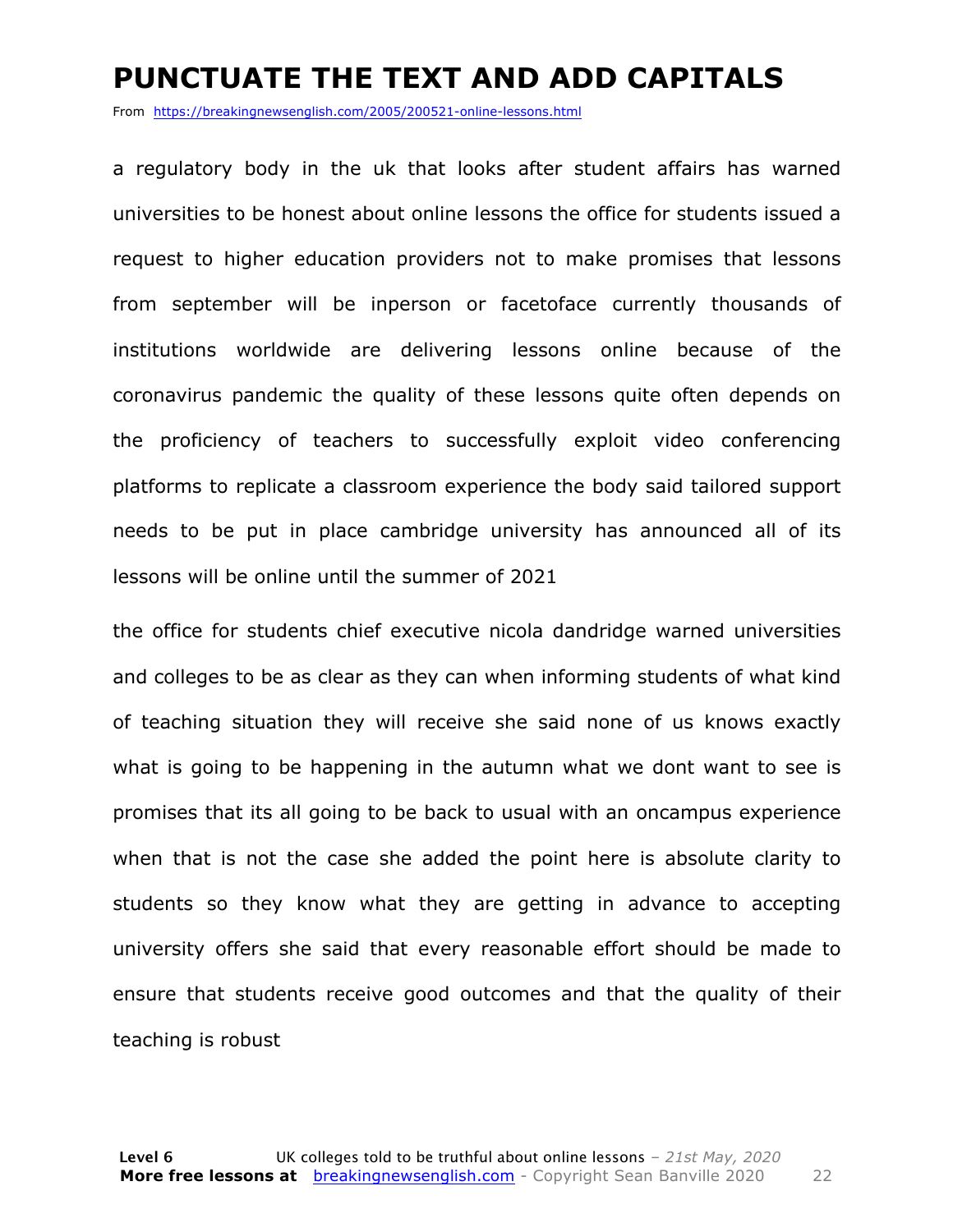## **PUT A SLASH ( / ) WHERE THE SPACES ARE**

From https://breakingnewsenglish.com/2005/200521-online-lessons.html

AregulatorybodyintheUKthatlooksafterstudentaffairshaswarneduni versitiestobehonestaboutonlinelessons.TheOfficeforStudentsissue darequesttohighereducationprovidersnottomakepromisesthatlesso nsfromSeptemberwillbein-personorface-to-face.Currently,thousan dsofinstitutionsworldwidearedeliveringlessonsonlinebecauseofthec oronaviruspandemic.Thequalityoftheselessonsquiteoftendependso ntheproficiencyofteacherstosuccessfullyexploitvideoconferencingpl atformstoreplicateaclassroomexperience.Thebodysaid:"Tailoredsu pportneedstobeputinplace."CambridgeUniversityhasannouncedallo fitslessonswillbeonlineuntilthesummerof2021.TheOfficeforStudent schiefexecutive,NicolaDandridge,warneduniversitiesandcollegesto be"asclearastheycan"wheninformingstudentsofwhatkindofteaching situationtheywillreceive.Shesaid:"Noneofusknowsexactlywhatisgoi ngtobehappeningintheautumn.Whatwedon'twanttoseeispromisest hatit'sallgoingtobebacktousualwithanon-campusexperience,when thatisnotthecase."Sheadded:"Thepointhereisabsoluteclaritytostud entssotheyknowwhattheyaregettinginadvancetoaccepting[universi ty]offers."Shesaidthat,"everyreasonableeffort"shouldbemadetoens urethatstudents,"receivegoodoutcomesandthatthequalityoftheirte achingisrobust".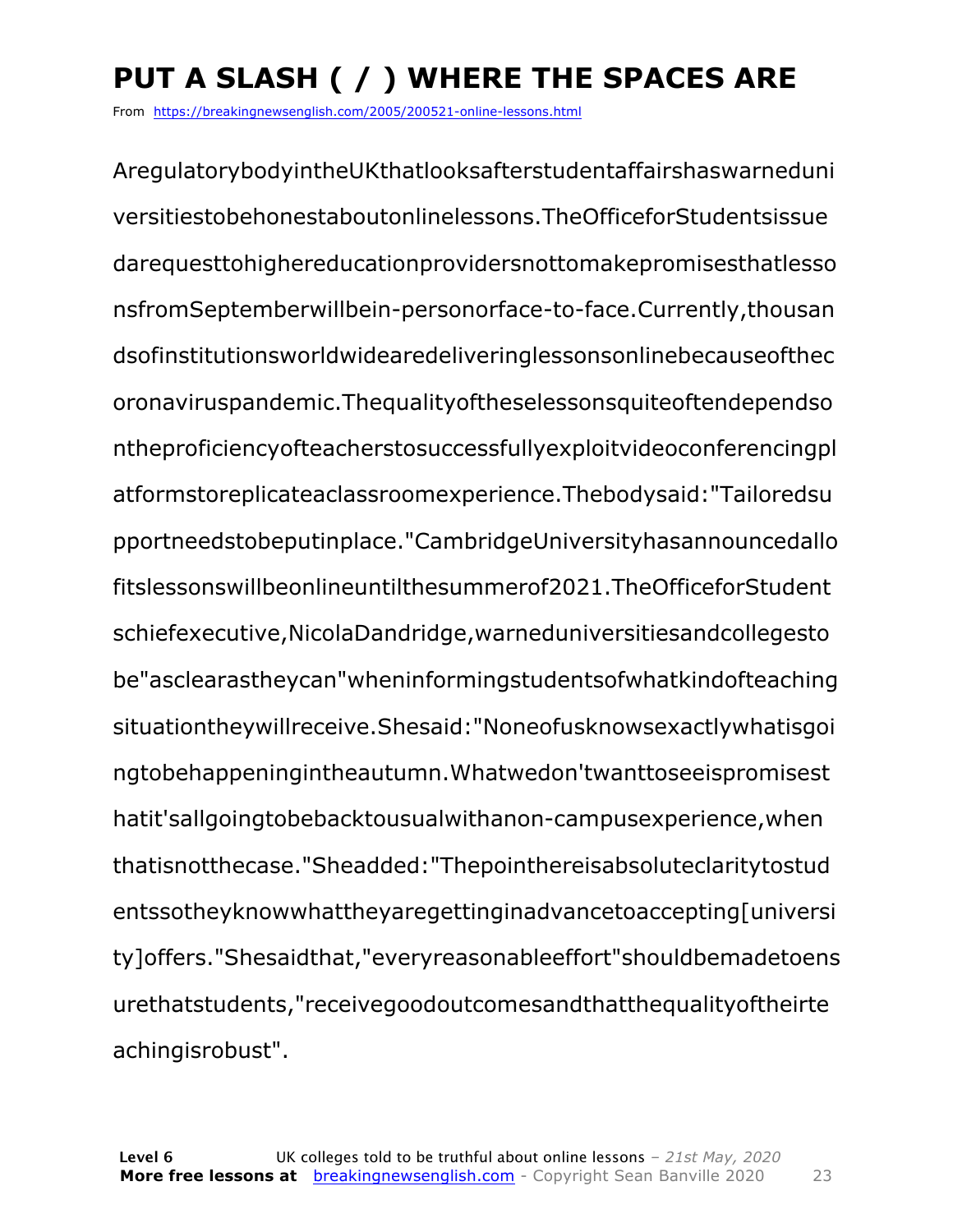### **FREE WRITING**

From https://breakingnewsenglish.com/2005/200521-online-lessons.html

Write about **online lessons** for 10 minutes. Comment on your partner's paper.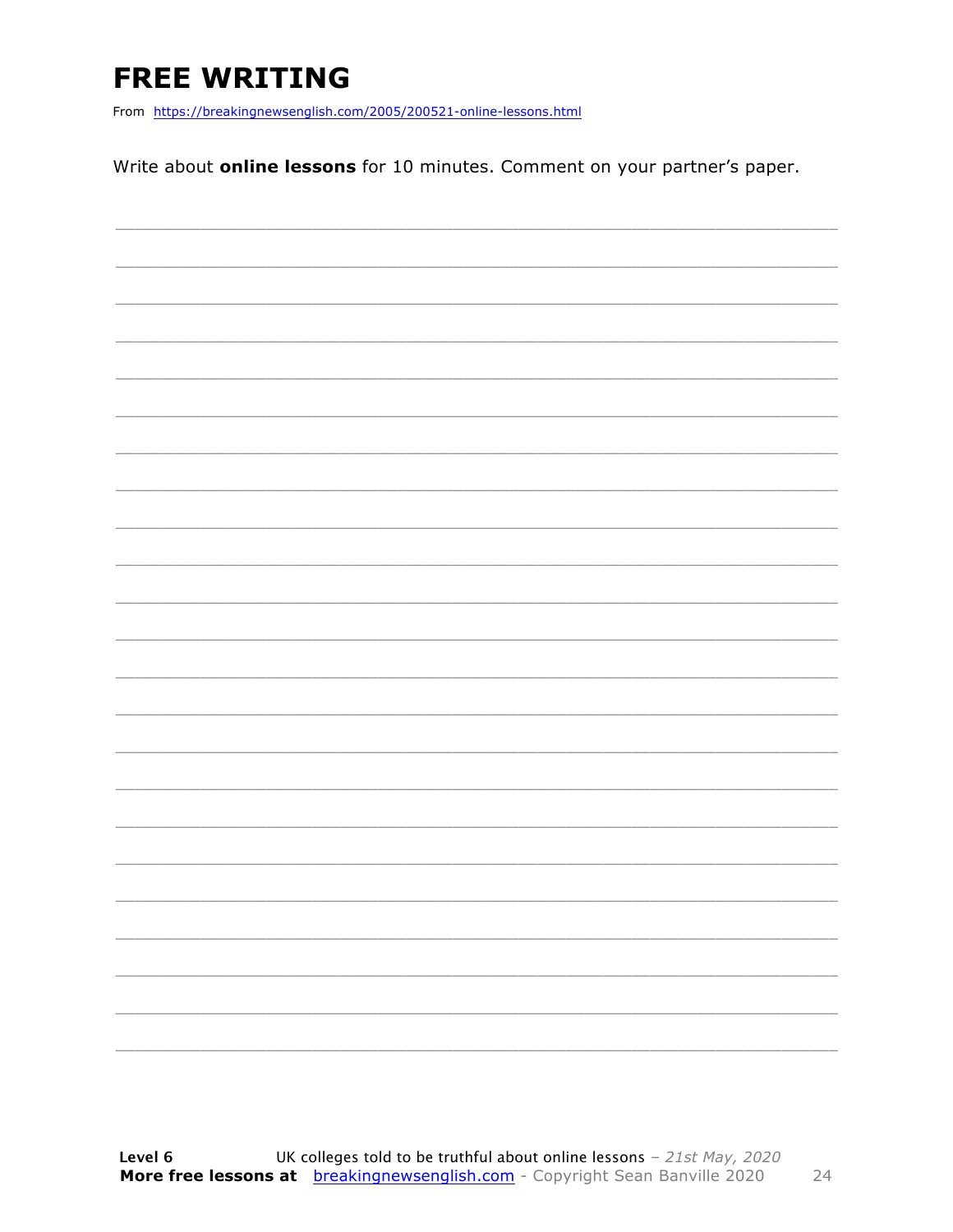### **ACADEMIC WRITING**

From https://breakingnewsenglish.com/2005/200521-online-lessons.html

Online lessons are better than classroom lessons. Discuss.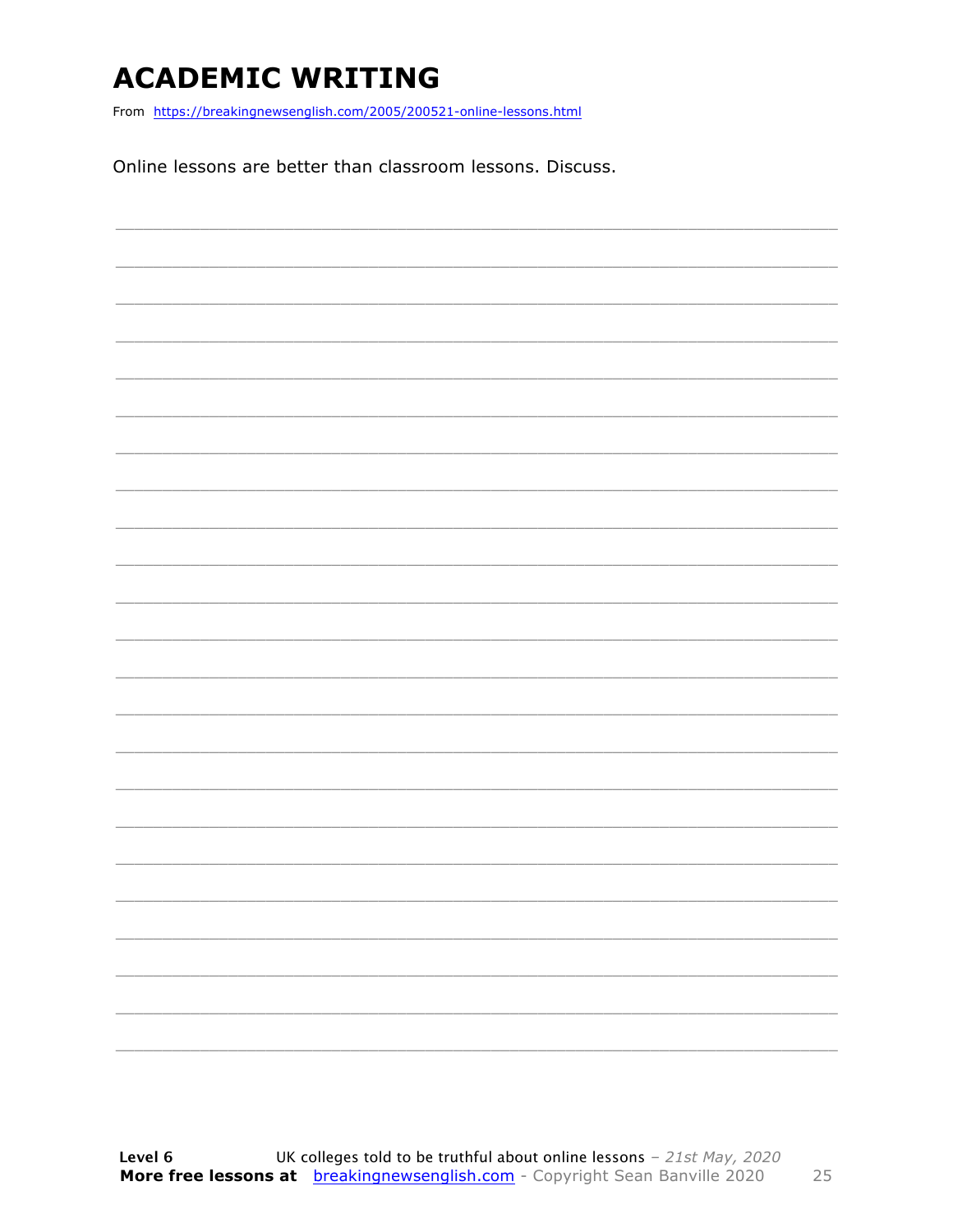#### **HOMEWORK**

**1. VOCABULARY EXTENSION:** Choose several of the words from the text. Use a dictionary or Google's search field (or another search engine) to build up more associations / collocations of each word.

**2. INTERNET:** Search the Internet and find out more about this news story. Share what you discover with your partner(s) in the next lesson.

**3. ONLINE LESSONS:** Make a poster about online lessons. Show your work to your classmates in the next lesson. Did you all have similar things?

**4. CLASSROOM:** Write a magazine article about classroom lessons being replaced by online lessons. Include imaginary interviews with people who are for and against this.

Read what you wrote to your classmates in the next lesson. Write down any new words and expressions you hear from your partner(s).

**5. WHAT HAPPENED NEXT?** Write a newspaper article about the next stage in this news story. Read what you wrote to your classmates in the next lesson. Give each other feedback on your articles.

**6. LETTER:** Write a letter to an expert on online lessons. Ask him/her three questions about online lessons. Give him/her three of your ideas. Read your letter to your partner(s) in your next lesson. Your partner(s) will answer your questions.